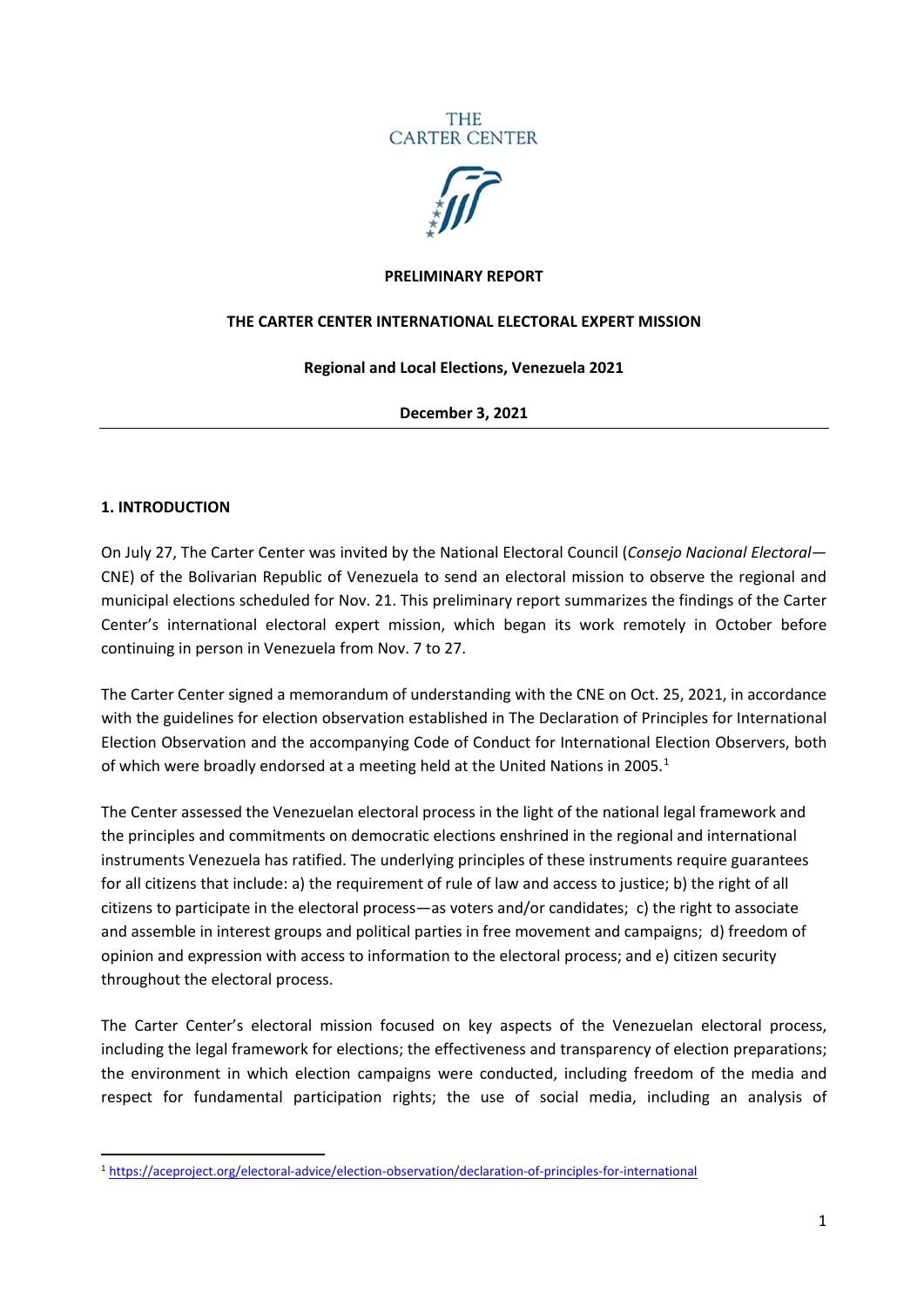disinformation on social media; and the CNE's transparency about the electronic voting system, including during vote tabulation.

Although the expert team was present in Venezuela on election day, the mission was not able to evaluate the voting, ballot counting, and tabulation processes because of its limited size and scope.

In January 2022, The Carter Center will publish a more detailed report on critical pre- and post-election aspects, including potential challenges. The report will include recommendations based on the electoral expert mission's findings.

# **2. EXECUTIVE SUMMARY**

On Nov. 21, 2021, voters selected candidates to fill 3,082 government offices in Venezuela's regional and municipal elections. Elections were held in all 23 states(for governors and state representatives) and each of the 335 municipalities (for mayors and councilors). Indigenous community representatives were elected on Nov. 26 by indirect voting.

**Political context**. The backdrop to the elections was a widespread socioeconomic and humanitarian crisis (aggravated by the COVID-19 pandemic), a pattern of political repression, severely restricted rights to political participation and freedom of expression, the government's overt use of its political advantage, and an uneven playing field. However, negotiations between some opposition groups and the ruling party resulted in three major changes in the electoral environment: a concerted reshuffling of the election commission by the National Assembly (*Asamblea Nacional*—AN) that gave the opposition more representation; the presence of international observers; and talks between the government and the opposition that began in Mexico City in August.

**Legal framework**. Generally speaking, Venezuela's election legislation provides a suitable foundation for conducting democratic elections and ensures the right of women, indigenous peoples, and people with disabilities to participate. However, legal provisions concerning the media and freedom of expression, the registration of candidates, the suspension of political rights, and the financing of political parties and election campaigns do not comply with international standards for democratic elections and agreements signed by Venezuela.

Furthermore, the competitiveness and general transparency of the process were undermined by the failure to enforce national legislation, including campaign rules; the CNE's reluctance or failure to address blatant legal violations; and the lack of transparency about the criteria used to make key decisions. CNE sessions are not public. Because decisions and other official information are not published on a consistent basis, there is an overreliance on informal channels of information, to the detriment of the principles of transparency, accessibility, clarity, and legal certainty.

Decisions by Venezuela's Supreme Tribunal of Justice (*Tribunal Supremo de Justicia*—TSJ) and the General Accountability Office (*Contraloría General*) directly impacted the legal conditions for the elections, which were marked by the barring of many key opposition candidates and the TSJ's arbitrary replacement of the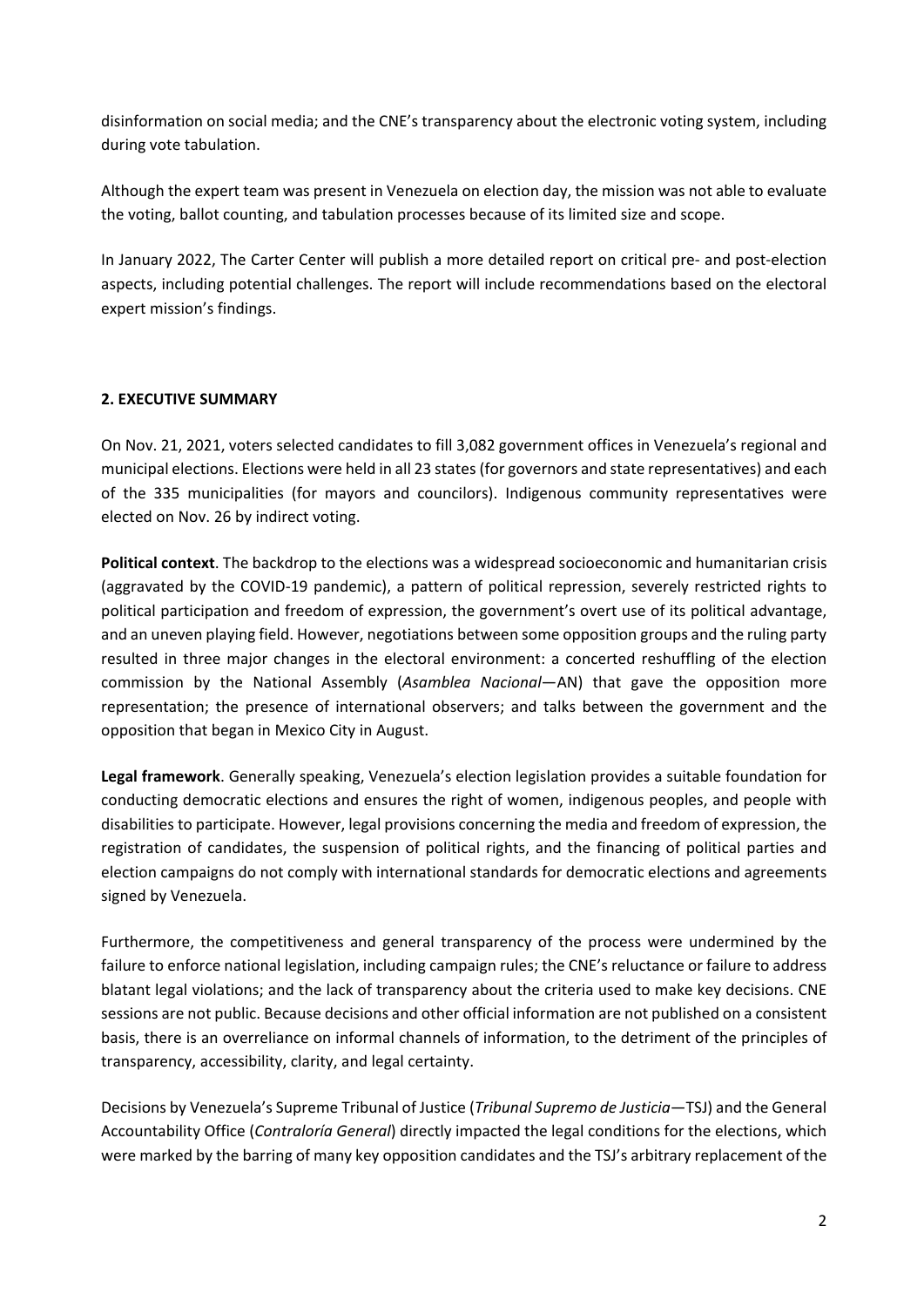executive committees of opposition parties and *Chavista* dissidents. There was also a general atmosphere of political repression, and more than 250 people are being held as political prisoners.

**Election administration**. In May 2021, the National Assembly appointed five officials to the CNE: Pedro Enrique Calzadilla Pérez (president), Enrique Octavio Márquez Pérez (vice president), Tania D' Amelio Cardiet, Alexis José Corredor Pérez, and Roberto Antonio Picón Herrera. These appointments were the result of political negotiations that included the governing party, opposition groups that do have representation in the National Assembly, and civil society organizations. The five appointees include three members linked to the governing party and two with ties to the opposition.

The inclusion of persons tied to the opposition as magistrates in the CNE opened the door to building broader trust in the independence and credibility of the body. It also generated behavior that provided greater predictability and trust in the rules of competition, greater guarantees for the electorate and opposition parties, and a demonstration of greater independence. In general, the political system and civil society consider the arrangement to be an improvement on the previous election administration situation, though concerns persist. The government still maintains power in the CNE, but the commission is less slanted than it has been in recent decades. That said, its makeup shows a clear disregard for the spirit of the constitution, which demands that the CNE have no ties to political parties.

The CNE's attitude helped defuse tensions and made it possible to hold the 2021 regional elections with the participation of the main political forces, a positive shift from recent years. Most of the opposition announced it would participate, after refusing to participate in the 2017 elections and after major sectors of the opposition boycotted the 2018 and 2020 elections.

**Voter registry**. The voter registry contained 21,267,813 million people, including approximately 108,030 registered voters living abroad. That number is low given that reports on Venezuela's migratory crisis indicate that 5.9 million Venezuelans have emigrated, of whom at least 2.8 million are estimated to be registered to vote.

**Registration of candidates**. There were 70,244 candidates, largely nominated by the governing party's Great Patriotic Pole (*Gran Polo Patriótico*—GPP) coalition and five opposition coalitions: the Democratic Alliance (*Alianza Democrática*—AD); the Popular Revolutionary Alternative (*Alternativa Popular Revolucionaria*—APR); the National Independent Coalition with Neighborhood Power (*Coalición Nacional Independiente con Fuerza Vecinal)*; and the Democratic Unity Roundtable (*Mesa de la Unidad Democrática*—MUD). While the governing party nominated one candidate per office, the opposition vote was divided between different political alternatives. Some sectors of the opposition continued calling for abstention and did not participate.

**Electronic voting system**. Venezuela's election system is fully automated, and the CNE audits every phase of the process, including the voter registry list, the software's source code, voting machines, transmission centers, satellite antennas, the Movilnet center,<sup>[2](#page-2-0)</sup> and other communications and infrastructure elements, as well as the processes of voting, counting, and transmitting and tabulating results. A series of audits

<span id="page-2-0"></span><sup>&</sup>lt;sup>2</sup> Movilnet is a state-owned mobile phone company, whose infrastructure is used for mobile communications to transmit results from polling stations. Results are also transmitted by landline (CANTV) and satellite transmissions.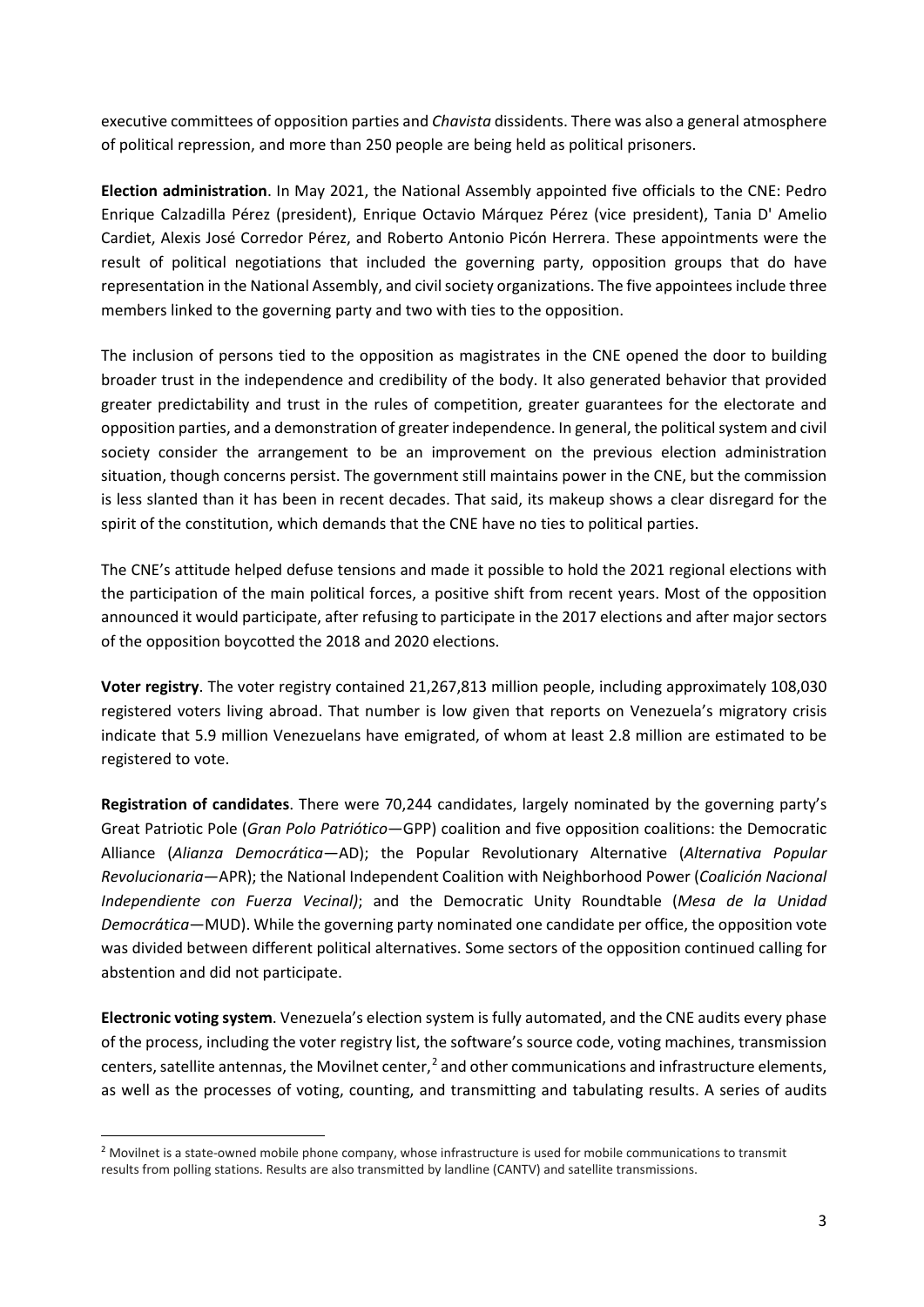were held during and after the election process, with the presence of experts, party representatives, and observers. All auditors agreed that the electronic voting system is secure.

**The campaign period**. The campaign period was marked by the governing party's overt use of its incumbent political advantage and indiscriminate use of government funds for election purposes. The governing party exercised its advantage over a divided opposition in a campaign period that was characterized by low voter engagement, lack of funds (particularly for the opposition), and a calm atmosphere, with almost no incidents or clashes between antagonistic political groups. The electoral period saw coordinated partisan propaganda on social media, primarily by the state apparatus. In the last 20 years, the Venezuelan government has set up a legal framework that severely restricts freedom of expression and the right of access to information. The media's role in these elections was marked by polarization, lack of resources, and difficulties for journalists covering campaigns.

**Election day**. The Carter Center's electoral mission was limited in scope and did not assess the voting and counting processes on election day. However, the mission assessed the general environment surrounding the elections. The mission noted that there were no reports of major technical difficulties on the day of the election itself, and none that kept it from unfolding smoothly in an orderly fashion. While most of the country experienced a peaceful election day, in Zulia state, one person was shot to death and local observers and journalists were assaulted. International and national observers noted delays in opening and closing polling places, abuses of the assisted voting arrangement, "red points" (*puntos rojos*) near several voting stations, and conspicuous military presence at every polling center. Red points are ruling party-sponsored locations near polling places where voters report before voting. These locations have been criticized by the opposition as a method to track voters and correlate voting with government benefits.

**Results**. Voter turnout was 42.26%, and as of Nov. 30, the ruling party has won 19 governorships and 205 mayor offices. The opposition has won three governorships and 117 mayoral races. On Nov. 29, the Supreme Tribunal of Justice, in a controversial decision, ordered the suspension of the tabulation of votes for the governorship of Barinas, where the opposition was winning by a few hundred votes, and ordered the CNE to repeat elections for governor on Jan. 9, 2022. The court's decision is a worrying sign and part of a pattern of intervention by the court, which undermines Venezuela's obligation to conduct genuinely democratic elections.

**Acceptance of results.** In the days after Nov. 21, several disturbing incidents took place. Looting was reported in five mayoral offices in the states of Zulia, Bolívar, Monagas, and Miranda. The elected mayor and four other members of his team were arrested in the state of Mérida when they tried to prevent the mayor's office from being looted by pro-government supporters who had lost the election. CNE Magistrate Roberto Picón publicly rejected the arbitrary detention. In the state of Guárico, an attempt was made to arrest newly elected mayor Juan Germán Roscio and the judge who conducted his swearingin.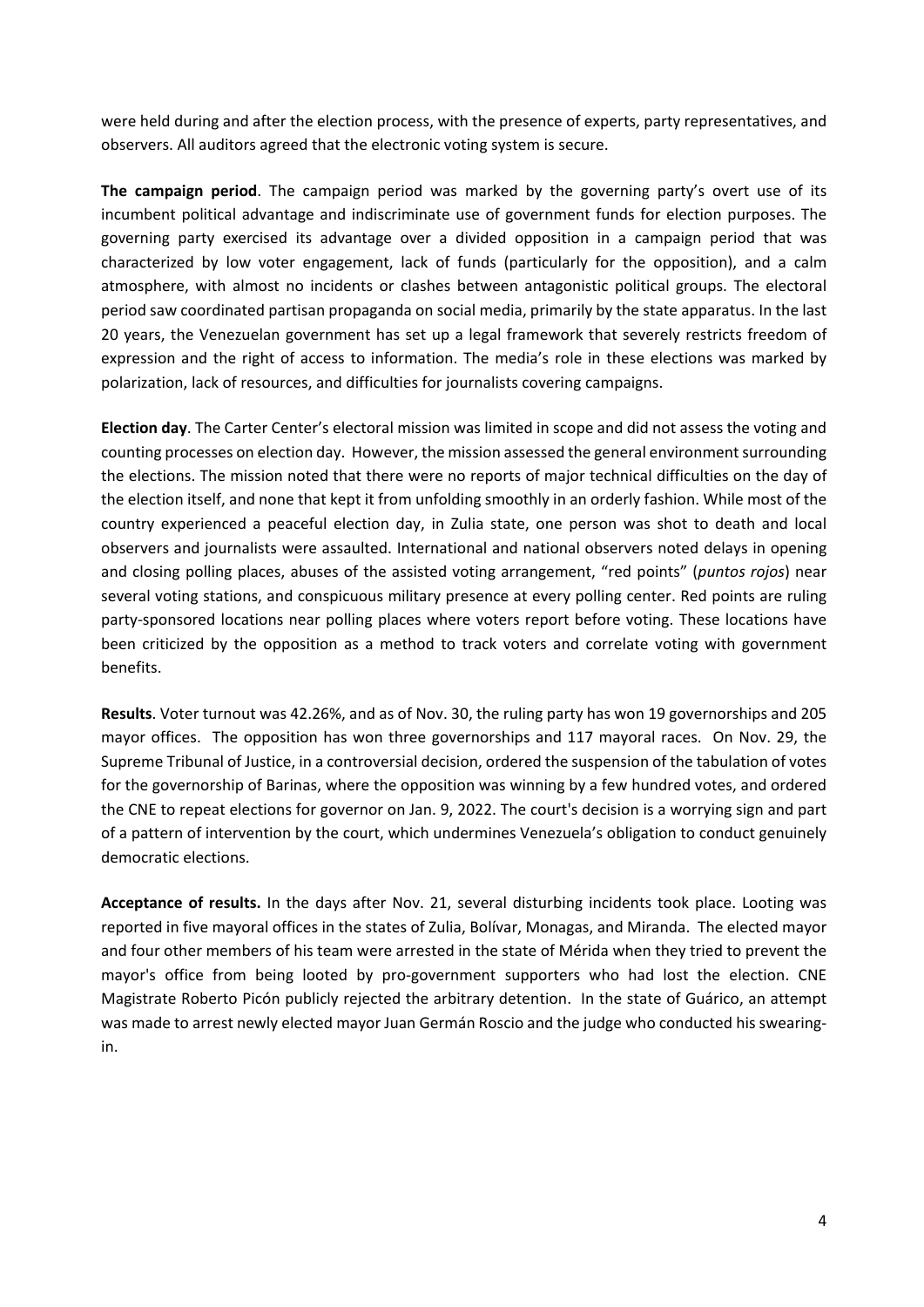# **3. SOCIOPOLITICAL CONTEXT**

## **A country in crisis**

Venezuela's 2021 regional and municipal elections were held amidst a crisis that is among Latin America's severest socioeconomic, political, and humanitarian crises of the last 100 years.

# **Political and electoral crisis**

The 2015 legislative election won by the opposition caused a massive political and electoral crisis. The government did not recognize the legitimacy of the opposition, which led to the creation of parallel institutions. To effectively block the opposition majority in the National Assembly (AN), the government held an election in 2017 for a Constituent Assembly (*Asamblea Constituyente*—AC) with biased electoral rules. The opposition did not participate in this election. The Constituent Assembly appropriated legislative powers for itself. In 2018, Nicolás Maduro was reelected as president in elections in which much of the opposition decided not to participate because of the lack of democratic procedural guarantees. Then the majority-opposition National Assembly elected AN president Juan Guaidó as interim president of Venezuela. Guaidó was recognized by more than 50 countries, including many in Latin America and Europe, as well as by the United States of America and multilateral organizations.

The erosion of the credibility of the electoral system during the 2017 and 2018 processes was clearly evident. For this reason, the opposition did not participate in the 2017 Constituent Assembly, and much of the opposition abstained from voting in the 2018 presidential election and the 2020 legislative election. Under these conditions, governing authorities have enjoyed little legitimacy within the country and limited recognition from international actors.

This political and electoral quagmire, together with the socioeconomic crisis, provoked a profound public disenchantment with the process, institutions, and political leaders. Opinion polls show that people are deeply discouraged by the state of the country and unmotivated to participate in elections.

## **Lead-up to the 2021 regional election**

Between the disputed 2020 legislative election and the call for the 2021 regional elections, at least three important changes were made to the election environment following negotiations between opposition sectors and the governing party, in which organized civil society also played a key role.

First, the Legislative Assembly took concerted action to reshuffle the CNE to give the opposition more representation. Second, international election observers were invited, when in recent elections the government only allowed a restricted number of monitors whose movements and access was limited. Third, the government and majority opposition groups started a round of talks in Mexico City, facilitated by Norway.

## **Main characteristics of the 2021 regional election**

In the 2021 regional and municipal elections in Venezuela, 3,082 government offices were all to be elected. Elections were held in all 23 states (for governors and legislators) and in each of the 335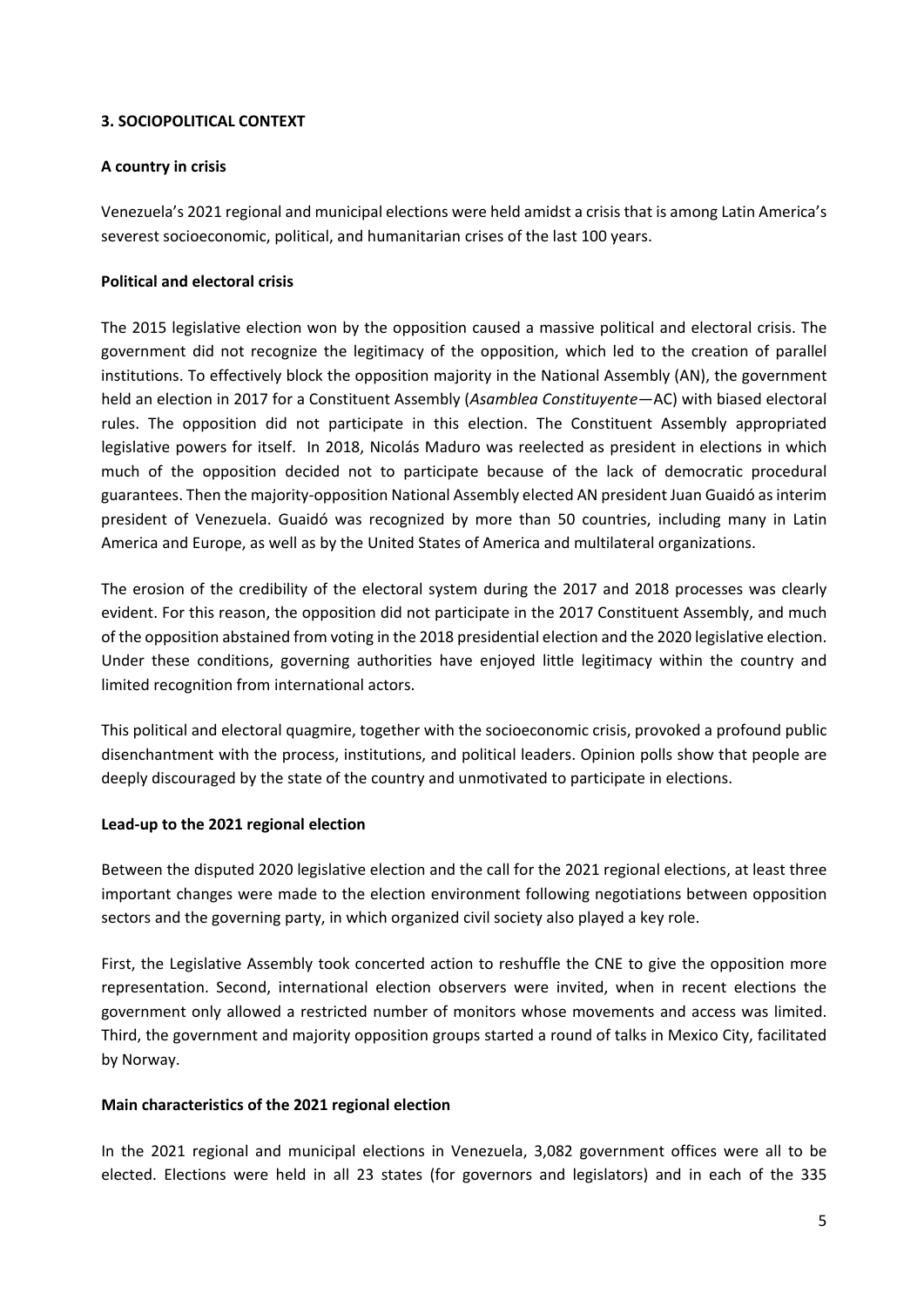municipalities (for mayors and councilors). In addition, local indigenous authorities were elected by indirect voting. Governors and mayors were elected by simple majority. Legislators and councilors were elected under a mixed-member proportional representation system: 60% based on party lists and 40% by simple majority in single-member districts.

More than 70,000 candidates ran for office, largely nominated by political parties that can be grouped into five main coalitions. The first is the governing party's coalition, the Great Patriotic Pole (*Gran Polo Patriótico*—GPP), which includes the United Socialist Party of Venezuela (*Partido Socialista Unido de Venezuela*—PSUV) as its main party. The four opposition coalitions are: the Democratic Alliance (*Alianza Democrática*—AD); the Popular Revolutionary Alternative (*Alternativa Popular Revolucionaria*—APR); the National Independent Coalition with Neighborhood Power (*Coalición Nacional Independiente con Fuerza Vecinal*); and the G4, comprising Justice First (*Primero Justicia*), A New Era (*Un Nuevo Tiempo*), Popular Will (*Voluntad Popular*), and Democratic Action (*Acción Democrática*).[3](#page-5-0) The G4 used the Democratic Unity Roundtable (*Mesa de the Unidad Democrática*—MUD) coalition ticket.

While the governing party nominated one candidate per office, multiple candidates from the various opposition groups competed for the same office. Some opposition sectors decided not to participate and called for abstention.

It was not until June 2021 that the CNE reinstated the MUD opposition coalition ticket, which had been declared illegal by the Supreme Tribunal of Justice (TSJ) in 2018.<sup>[4](#page-5-1)</sup> The short time between MUD's reinstatement and election day affected its organizational capacity, especially during initial phases of the process and in registering candidates. In addition, the elections were marked by the barring of many key opposition candidates, the TSJ's arbitrary replacement of the executive committees of opposition parties and Chavist dissidents, as well as the general context of political repression, with more than 250 political prisoners.

## **4. LEGAL FRAMEWORK**

Venezuela has ratified international and regional treaties on human rights and election standards.[5](#page-5-2) The constitutional order of priority puts these instruments above domestic law, and they are directly applicable by courts and bodies of the Venezuelan government.<sup>[6](#page-5-3)</sup>

<span id="page-5-0"></span><sup>&</sup>lt;sup>3</sup>The historic leaders of Popular Will and Democratic Action are in the G4 coalition, although they do not hold official party registration. The TSJ replaced the executive committees of those political parties and many others with leadership that is more favorable to the government.

<span id="page-5-3"></span><span id="page-5-2"></span><span id="page-5-1"></span><sup>4</sup> According to the TSJ decision, the MUD unity ticket "openly [violated] the prohibition on dual party membership." 5 These include the International Covenant on Civil and Political Rights (CCPR) and its optional protocols, the International Covenant on Economic, Social and Cultural Rights, the International Convention on the Elimination of All Forms of Racial Discrimination (CERD), the Convention on the Rights of Persons with Disabilities (CRPD), the Convention on the Elimination of All Forms of Discrimination against Women (CEDAW) and its optional protocol, Convention No. 169 on Indigenous and Tribal Peoples in Independent Countries (ILO Convention 169). Venezuela is a member of the OAS, UNASUR, and MERCOSUR and is a signatory of the USHUAIA protocol on democratic commitment within the MERCOSUR, the Republic of Bolivia, and the Republic of Chile. Venezuela rejoined the jurisdiction of the Inter-American Commission on Human Rights (I/A Court HR) in May 2019, six years after having withdrawn from the American Convention on Human Rights in 2012. 6 Article 23 of the Constitution of the Bolivarian Republic of Venezuela.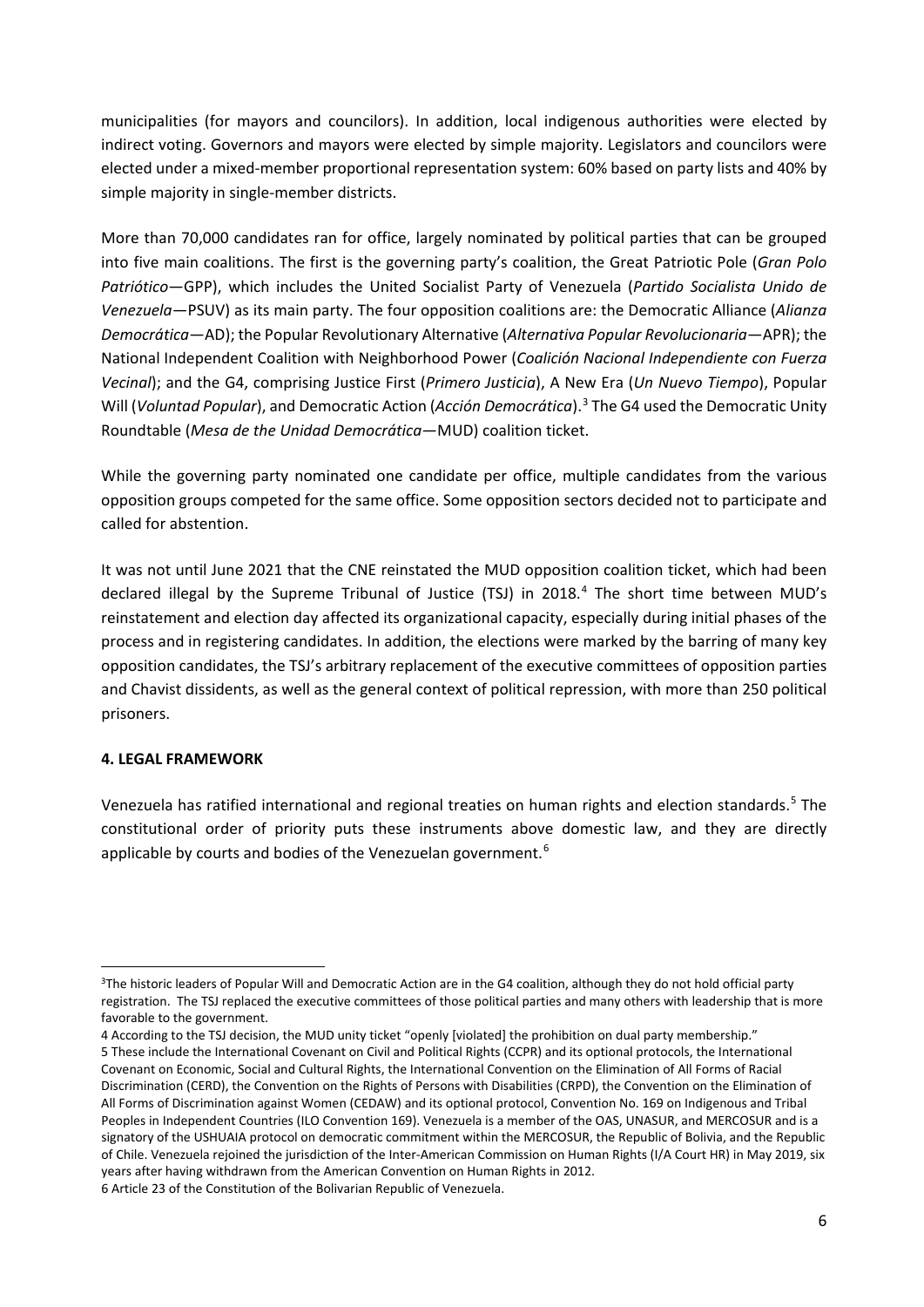#### **I. ELECTIONS**

Venezuela's system of laws on parliamentary elections includes the 1999 Constitution of the Bolivarian Republic of Venezuela and the 2009 Organic Law of Electoral Processes (*Ley Orgánica de Procesos Electorales*), supplemented by decisions, instructions, and rules issued by CNE. [7](#page-6-0)

The system of laws on elections generally provides a suitable basis for holding democratic elections. However, legal provisions concerning the registration of candidates, the suspension of political rights, and the financing of political parties and election campaigns, as well as those related to national and international observation,<sup>[8](#page-6-1)</sup> do not comply with international standards and agreements signed by Venezuela.

Furthermore, the process's overall competitiveness has been negatively affected by failure to enforce national legislation (including campaign rules); the CNE's reluctance or failure to address blatant legal violations,; the lack of transparency about the criteria used to make essential decisions about the electoral process, such as barring or replacing barred candidates; and the inadequate or nonexistent access to official information from the CNE on key decisions, which undermined the clarity of the process and legal certainty.

The decisions of the Supreme Tribunal of Justice and General Accountability Office also directly affected the election's legal environment. They severely restricted the process's political plurality and competitiveness by interfering with the executive committees of some parties and by stripping prominent members of the opposition and of the dissenting *chavismo* faction of their political rights. These measures were not founded on clear and objective criteria that would justify them, so they are perceived as arbitrary and partisan.

## **The Constitution**

The 1999 constitution guarantees fundamental rights and the freedoms of association, assembly, movement, opinion, and press. It also establishes an independent judiciary, guarantees the right to vote and be elected in periodic elections with universal and fair suffrage by secret ballot, and stipulates that parliamentary elections must adhere to the principles of proportional representation and election by simple majority (articles 63 and 186). The constitution offers an extensive list of human rights and provides formal guarantees for these rights.

## **Electoral Law**

The 2009 Organic Law of Electoral Processes describes the electoral system and details key aspects of the electoral process, like voter and candidate registration. It also addresses electoral campaigns, election administration, and the procedure for election challenges, appeals, and sanctions.

<span id="page-6-0"></span><sup>7</sup> Other relevant laws include the 1965 Law on Political Parties, Puboppolic Gatherings, and Demonstrations (*Ley de Partidos Políticos, Reuniones Públicas, y Manifestaciones)*, the 20092 Organic Law of the Electoral Branch (*Ley Orgánica del Poder Electoral*), and the 2005 Penal Code.

<span id="page-6-1"></span><sup>8</sup> International observation of the 2021 elections was authorized by a special CNE resolution on Oct. 4, 2021.

http://www.cne.gob.ve/web/sala\_prensa/noticia\_detallada.php?id=4016.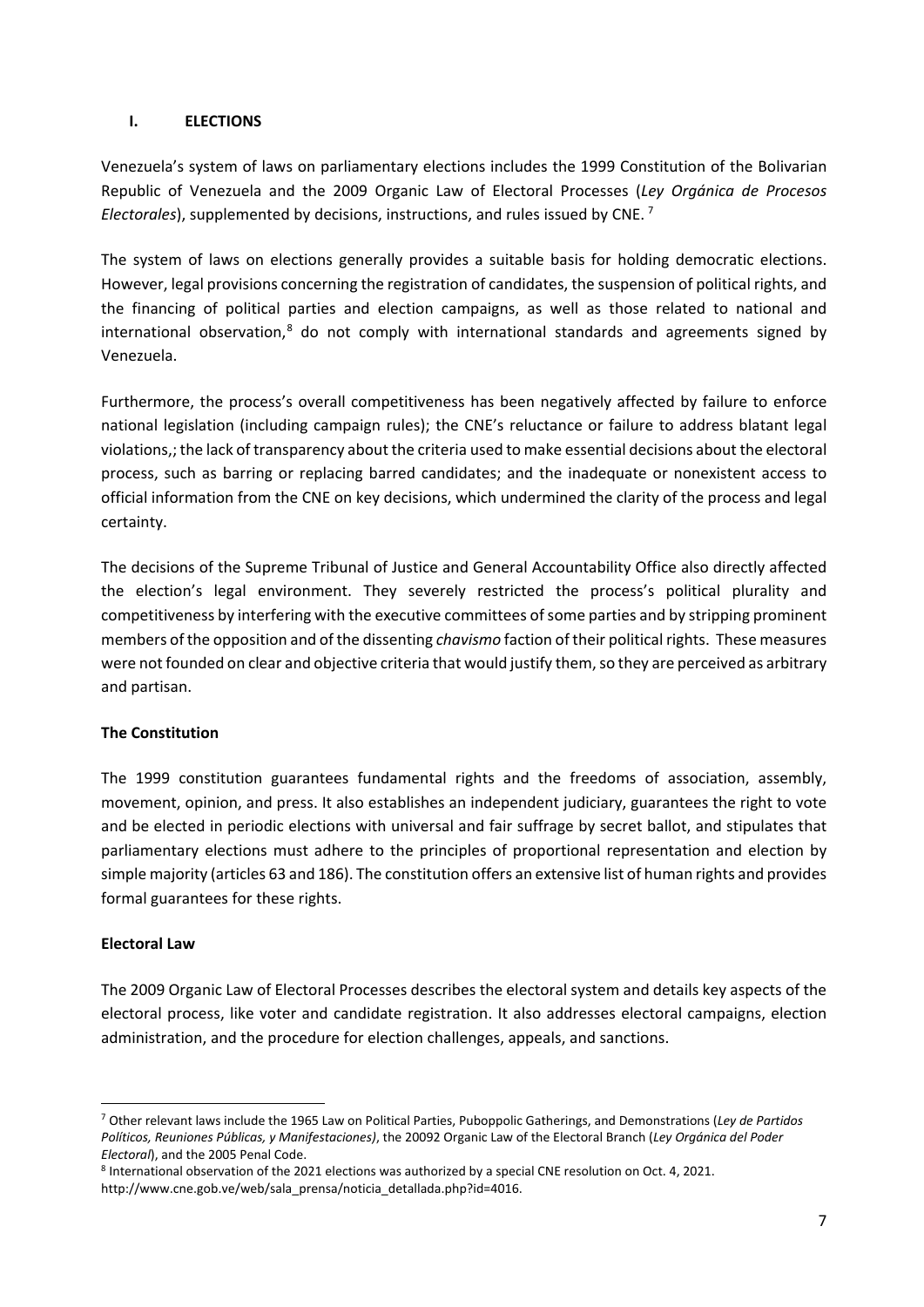# **The National Electoral Council (CNE)**

The CNE has broad powers, from setting electoral district boundariesto defining the rights and obligations of national and international observers. The general regulations adopted by the CNE in 2013 were revised on May 20, 2021, six months before the elections, as stipulated by the constitution.

# **The Venezuelan Supreme Tribunal of Justice (TSJ)**

The TSJ is the highest authority in the Venezuelan judicial system and, as such, heads the judicial branch. In election matters, the TSJ has jurisdiction to handle appeal proceedings to protect electoral rights, adversarial proceedings related to elections, and challenges to CNE decisions.

For the 2021 elections, the TSJ actively shaped the process through the decisions of its constitutional and electoral chamber. Of particular note, the TSJ's electoral chamber cited a breach of party bylaws to justify its intervention to replace the executive committees of opposition and dissenting political parties with other leadership bodies without offering clear or objective criteria for its decision. In addition, the TSJ's constitutional chamber repealed provisions of the electoral law governing the election of indigenous representatives<sup>[9](#page-7-0)</sup> and ordered the CNE to fill the "legal vacuum" created by the TSJ's own decision, establishing an indirect voting mechanism that undermines the constitutional principles of direct election, universal suffrage, and voting by secret ballot.

The TSJ's recent decision to suspend the tabulation of votes for the governorship of Barinas is the latest example of its interference in the development of the electoral process. The TSJ called for new elections to be held in Barinas state in January 2022, citing the disqualification of the opposition candidate Freddy Superlano, ignoring the presidential decree of Aug. 31, 2020, which pardoned 110 citizens, including Superlano, making him eligible to run for office.

# **The General Accountability Office**

The General Accountability Office is a constitutionally autonomous body within the citizen branch that exercises fiscal control to ensure proper use of public funds. This office has the authority to strip public officials of their political rights by imposing administrative sanctions, [10](#page-7-1) despite the fact that the Article 42 of the constitution states that political rights may only be suspended by a final and unappealable court decision. Moreover, universal and regional standards state that a person may only be deprived of political rights if convicted of a serious crime and in keeping with the principle of proportionality.<sup>[11](#page-7-2)</sup> In addition, in Venezuela, political rights are automatically suspended as penalty ancillary to another criminal or civil penalty.

<span id="page-7-0"></span><sup>9</sup> Electoral Law, articles 174, 175, 176, 177, 178, 179, 180, 181, 182 and 186.

<span id="page-7-1"></span><sup>10</sup> Article 105 of the Government Accountability Law (*Ley del Contralor General*) establishes the removal and suspension of the political rights of public officials for up to 15 years. The Anticorruption Act (*Ley contra la Corrupción*) (Article 39) provides for the administrative suspension of political rights for up to 12 months (and the court-ordered suspension of political rights for up to 15 years).

<span id="page-7-2"></span><sup>&</sup>lt;sup>11</sup> The right to political participation: Article 25 of the International Covenant on Civil and Political Rights (ICCPR), Article 23 of the American Convention on Human Rights (ACHR). The right to a fair trial: ICCPR articles 9 and 14, ACHR Article 25.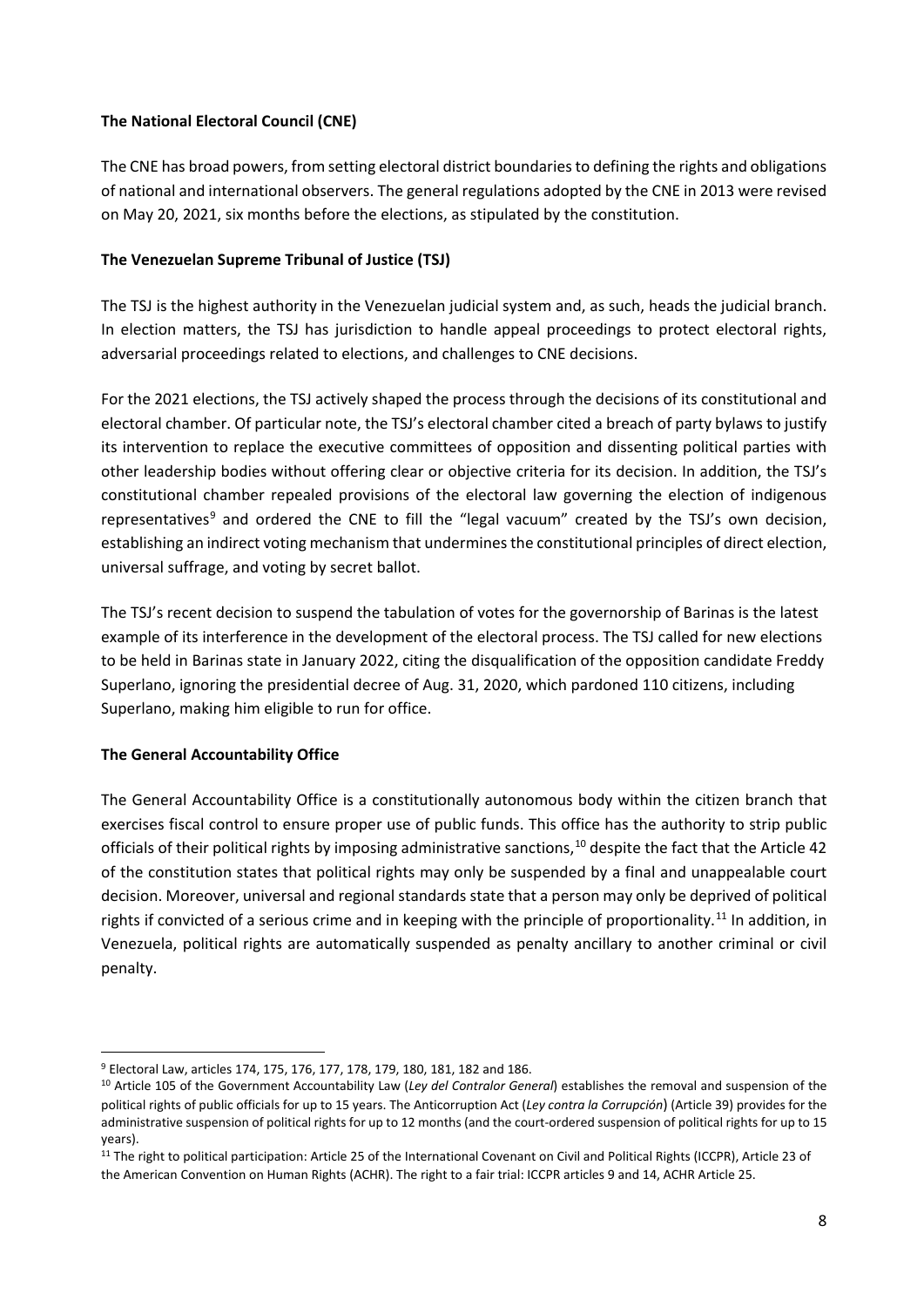#### **II. MEDIA**

The constitution recognizes freedom of expression and the right to diverse, truthful, and impartial information (articles 57 and 58). The 2010 Law on Social Responsibility in Radio, Television, and Electronic Media (*Ley de Responsabilidad Social en Radio, Televisión y Medios electrónicos*) sets out the rights and responsibilities of media and journalists and establishes the National Commission of Telecommunications (*Comisión Nacional de Telecomunicaciones*—CONATEL) as the principal regulatory authority. Electoral law governs campaigns, political advertising, and social media.<sup>[12](#page-8-0)</sup>

However, in the last 20 years, the Venezuelan government has set up a legal framework comprising numerous laws, decrees, regulations, and court decisions that have severely restricted freedom of expression and the right to access to information. Based on former President Hugo Chávez's doctrine of "Communicational Hegemony,"[13](#page-8-1) laws have been passed that restrict the actions of private media on the grounds of protecting national security, combating terrorism, or protecting the truthfulness of information. This has led to the shutdown of media outlets, restricted access to resources monopolized by the government (foreign currencies, replacement parts, newsprint, etc.), and criminalized critical opinions, among other consequences.

Furthermore, the ambiguous wording of the laws and regulations allows for arbitrary interpretations and discretionary censorship of media and journalists, without the need for court orders. Moreover, CONATEL has issued directives to black out and censor digital media, and the Law on Social Responsibility on Radio and Television and the 2017 Law against Hatred (*Ley contra el Odio*) give government officials and bodies considerable discretion to restrict reporting and journalism.

## **III. PARTICIPATORY RIGHTS**

#### **Participatory rights of women**

There are no legal barriers to women's political participation in Venezuela. Article 21 of the constitution does not allow discrimination on the grounds of sex. Although legislation does not establish affirmativeaction measures, the regulatory framework calls for a gender quota of 50% and requires that the principles of parity and alternation be applied to candidate lists.<sup>[14](#page-8-2)</sup> Only when parity is impossible may the list of candidates be registered with a minimum of 40% per gender. This formula applies to both principal and alternate candidates. Furthermore, the regulations provide a process for verifying that the quota has been met, with penalties for non-compliance.

<span id="page-8-0"></span><sup>&</sup>lt;sup>12</sup> [http://www.cne.gob.ve/web/normativa\\_electoral/reglamentos/Reglamento\\_General\\_LOPRE.pdf](http://www.cne.gob.ve/web/normativa_electoral/reglamentos/Reglamento_General_LOPRE.pdf) TITLE VI ON ADVERTISING DURING THE ELECTION CAMPAIGN PERIOD

<span id="page-8-1"></span><sup>&</sup>lt;sup>13</sup> Chavismo imposed "communicational hegemony" in Venezuela in 2007, according to various experts, among them Marcelino Bisbal (2009), Andres Cañizález (2011), and journalists Alek Boyd, Gonzalo González, and Nelson Bocaranda. Andres Izarra, former minister of information, said that after the suspension of the license of Radio Caracas Television (RCTV) in 2007, "I launched 'communicational hegemony' as a reflection of the construct of socialism."

<span id="page-8-2"></span><sup>&</sup>lt;sup>14</sup> Special rules guaranteeing rights to political participation with gender parity and alternation of male and female legislators and councilors in the 2021 regional and municipal elections (*Reglamento especial para garantizar los derechos de la participación paritaria, alterna y política de legisladoras o legisladores y concejalas o concejales en las elecciones regionales and municipales 2021*) and instructions for implementing these rules.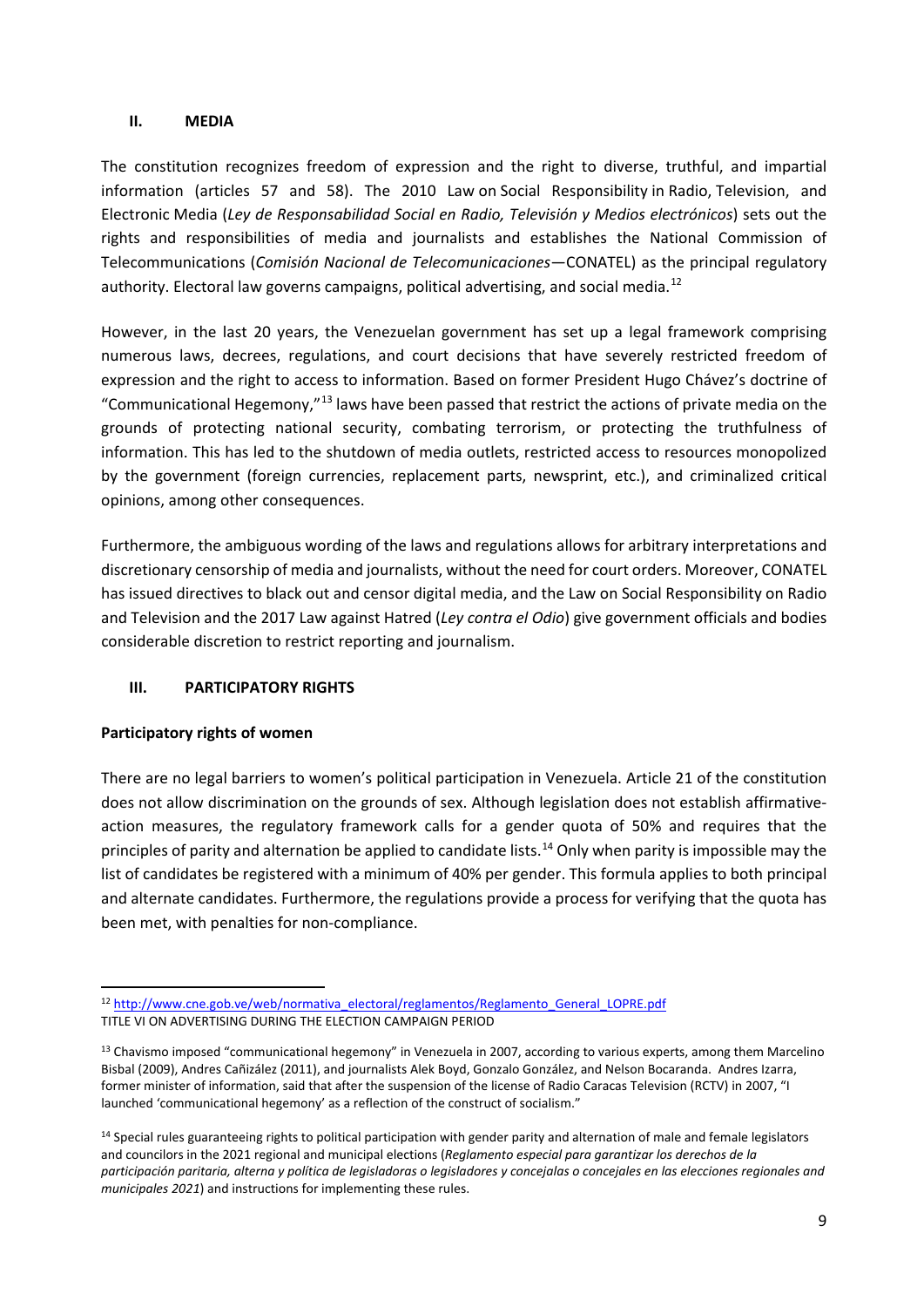Despite these legal provisions, The Carter Center was informed that candidacies that did not meet the gender alternation requirement, e,g., where women were relegated to the end of lists in positions where they had little chance of being elected, were allowed to be registered. The change in conditions for registering lists was not formalized by the CNE but was allowed.

# **Participatory rights of people with disabilities**

Article 128 of the Electoral Law stipulates that voters exercise their right to vote as individuals but also allows assisted voting. People of advanced age, who cannot read, are blind, or have any other disability may be accompanied by a person of their choice while voting. In this process, the CNE implemented a series of innovative measures to promote the participation of people with disabilities. It created a voter registry with a total of 447,593 registered voters with disabilities. It then established a special commission for people with disabilities within the CNE. It reserved every first polling station at voting centers, which is the easiest to access, for voters with disabilities. Finally, as part of a pilot project, all technical audits were interpreted into sign language. Despite the good intentions of these measures, international and domestic observers noted that the practice of reserving the first polling stations for voters on the special voter registry created problems on election day because the lists of voters with disabilities were not organized by their identification numbers, resulting in lines and delays.

# **Participatory rights of indigenous peoples**

Indigenous peoples constitute approximately 2.5 percent of Venezuela's total population of 32.9 million people. The constitution recognizes the rights of indigenous peoples and Venezuela as a multiethnic and pluricultural nation and grants official status to indigenous languages (Article 9). The political participation of indigenous peoples at every level of government is guaranteed by law; the national parliament, regional legislative assemblies, and municipal councils have seats allocated for indigenous representatives in districts with indigenous populations. However, these populations continue to experience discrimination, marginalization, and profound economic inequality.

There is no specific voter registry for the indigenous population. People who self-identify as indigenous could vote on Nov. 21 and participate in special elections on Nov. 26 through an indirect voting system. On May 27, 2021, the CNE passed the election rules for the seats allocated to indigenous representatives.<sup>[15](#page-9-0)</sup> The rules establish an election system similar to that used during the 2020 parliamentary elections, which was widely criticized by indigenous groups and representatives. A total of 4,334 spokespersons (*voceros)*, representatives of indigenous groups elected in open assemblies (where secret ballots are not guaranteed), selected regional councilors in eight states and a total of 69 municipal councilors on behalf of their communities on Nov. 26.[16](#page-9-1) Indigenous associations and groups object on the grounds that the rules established by the CNE are illegal because they violate the principles of universal and direct voting by secret ballot enshrined in the constitution (Article 63).

<span id="page-9-0"></span><sup>15</sup> Special Rules Governing the Election of Legislators and Councilors for Indigenous Representation (*Reglamento Especial para regular la Elección de Legisladoras o Legisladores y Concejalas y Concejales para la Representación Indígena*)*.*

<span id="page-9-1"></span><sup>&</sup>lt;sup>16</sup> Amazonas (7), Anzoátegui (12), Apure (7), Bolívar (8), Delta Amacuro (4), Monagas (8), Sucre (3) and Zulia (20).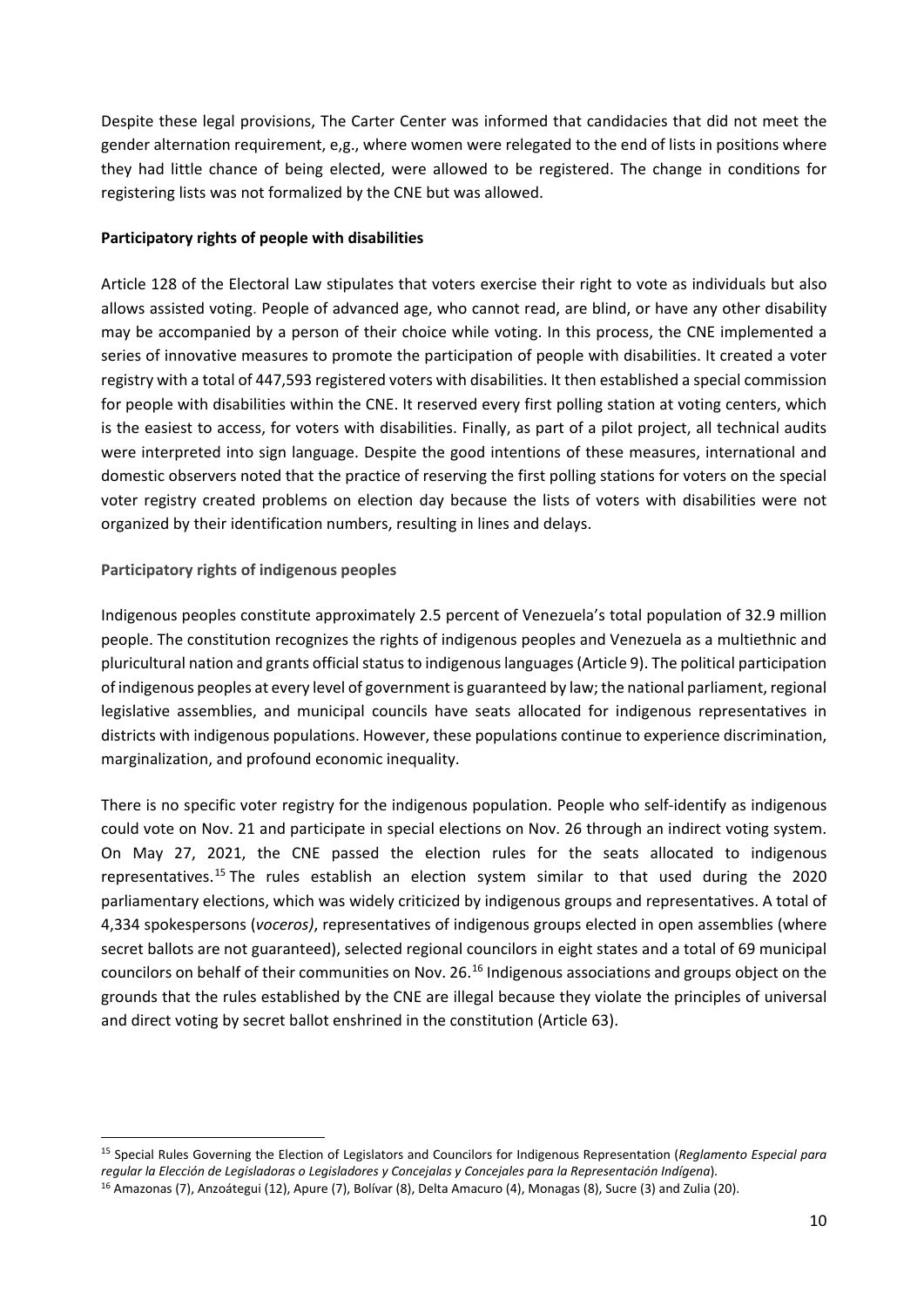## **5. OBSTACLES TO PARTICIPATORY RIGHTS**

International and regional treaties protect the ability of citizens to participate in the public affairs of their country.<sup>[17](#page-10-0)</sup> International and regional treaties protect the right of every citizen to be elected, <sup>[18](#page-10-1)</sup> subject only to objective and reasonable restrictions. Unreasonable restrictions include those made for political or other opinions<sup>[19](#page-10-2)</sup> as well as those based on criminal conviction (both blanket disenfranchisement provisions and those disproportionate to the severity of the crime).<sup>[20](#page-10-3)</sup>

#### **The suspension of political rights as an administrative penalty**

**Disqualifications.** CNE member Roberto Picón reported on Twitter that between May and Nov. 4, the CNE had been informed of 24 people whose political rights had been suspended by the Government Accountability Office, 17 of whom were candidates nominated for the elections who were unable to be registered by the CNE. Most of those affected confirmed that they did not know the reason for the suspension, asserting that they had not been notified in advance of any penalty imposed by the General Accountability Office. Moreover, some candidates claimed that the deadline for barring candidates had already passed but that their registration was rejected all the same.<sup>[21](#page-10-4)</sup> Furthermore, on Nov. 17, after the period for changing and replacing candidates had ended, the General Accountability Office barred another six candidates from the United Communist Party of Venezuela (PCV) and Revolutionary Popular Alternative (APR). The PCV qualified the measure as illegal and late. With 14 candidates barred, the PCV is the party with the largest number of suspensions during this electoral process. A total of 20 barred candidates had to be replaced or had votes for them annulled.

Some of the principal figures of the opposition leadership had their political rights suspended, including Henrique Capriles, Juan Guaidó, Freddy Guevara, Antonio Ledezma, Leopoldo López, María Corina Machado, and Richard Mardo, among others. Between 2002 and 2015, the General Accountability Office stripped 1,401 current and former public officials of their political rights. There is no available data on the current number of suspended individuals. The arbitrariness and lack of clarity about the decision-making processes that led to most disqualifications seriously affects the rights of political participation, the latest example being the case of Freddy Superlano in the state of Barinas.

#### **The replacement of opposition party leadership by court decision**

**Interference.** The executive committees of nine opposition parties and three parties associated with the dissenting *chavismo* faction*[22](#page-10-5)* were removed by the TSJ for breaching their own bylaws and were replaced with new leadership bodies more likely to make compromises with the government, leading some opposition to be perceived as pro-government. Through its interference in political party internal

<span id="page-10-0"></span><sup>17</sup> U.N., ICCPR, Article 25 (a); AU, AfCHPR, Article 13 (1); OAS, ACHR, Article 23 (1); and CIS, Convention on Human Rights, Article 29 (a).

<span id="page-10-1"></span><sup>18</sup> U.N., ICCPR, Article 25(b); AU, AfCHPR, Article 13(1); OAS, ACHR, Article 23(1)(a); LAS, Arab Charter, art. 24(3-4); CIS, Convention on Human Rights, Article 29(b).

<span id="page-10-2"></span><sup>19</sup> U.N., ICCPR, articles 2 and 25.

<span id="page-10-3"></span><sup>&</sup>lt;sup>20</sup> OAS, ACHR, art. 23; U.N. (CCPR), General Comment 25, para. 14; U.N. (CCPR), Concluding Observations on the United Kingdom and Northern Ireland (2008), para. 28.

<span id="page-10-4"></span><sup>&</sup>lt;sup>21</sup> [https://efectococuyo.com/politica/aspirantes-quedan-fuera-de-the-megaelecciones-por-estar-inhabilitados/](https://efectococuyo.com/politica/aspirantes-quedan-fuera-de-las-megaelecciones-por-estar-inhabilitados/)

<span id="page-10-5"></span> $22$  The TSJ interfered with at least nine political parties, including six opposition parties: Democratic Action, Justice First Movement, Popular Will, Red Flag*,* Positive Citizen Action, and Republic Movement, as well as three parties that used to be part of the governing GPP but decided to nominate their own candidates in 2020.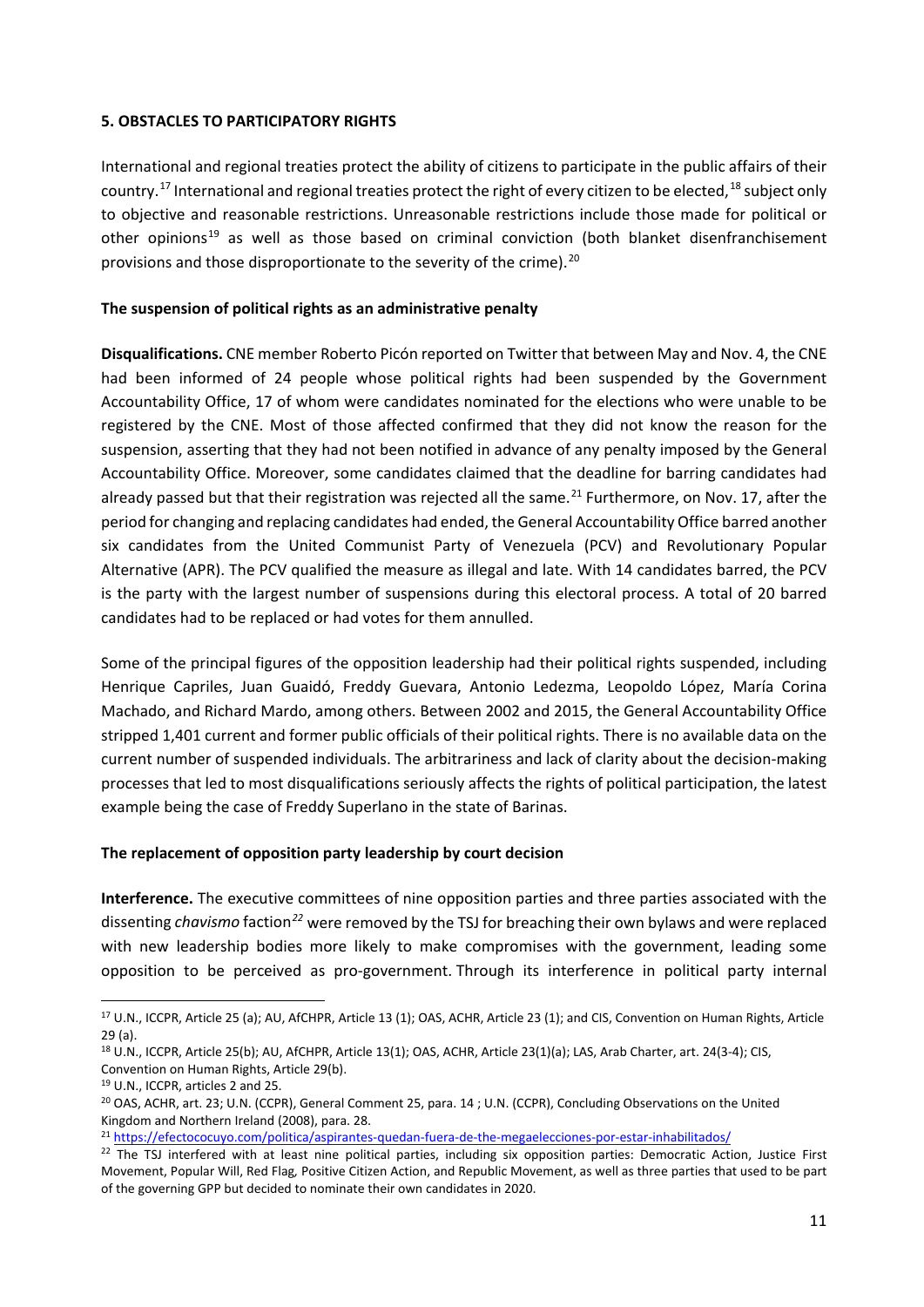processes, the TSJ not only removed original leaders, but also tasked new leaders with selecting party candidates and granted them use of all elements identifying their party, such as logos, emblems, symbols, and colors. This diminished the genuine political options, gravely affecting pluralism and political competition.

# **a. Political prisoners**

Political repression aims to stifle views contrary to those of the government. Political persecution is a serious problem in Venezuela. Political prisoners are people who have been arbitrarily imprisoned for political reasons, either in retaliation for antigovernment attitudes, opinions, or political positions—or to preempt such stances. According to the Venezuelan Criminal Forum (*Foro Penal*), as of Nov. 22, 2021, a total of 251 people were classified as political prisoners, and since 2014, there have been 15,749 political arrests. *Foro Penal* insists that there are an additional 9,000-plus people in Venezuela who remain "subject, arbitrarily, to measures restricting their freedom." In 2021, a total of 42 politically motivated arrests were made, and four of those arrested remain behind bars. On Nov. 3, 2021, the prosecutor of the International Criminal Court reported that the case known as "Venezuela I" had entered a phase of formal investigation of crimes against humanity allegedly committed since at least 2017.

# **b. Women**

Women constitute 51.4% of registered voters, and 49.44% of the candidates running for assemblies and councils were women. Of a total of 2,730 candidates for the 335 mayoral posts, 496 were women (18%). Sixty were elected (18% of mayoral posts).<sup>[23](#page-11-0)</sup> A total of 183 candidates competed for the 23 governorships, 20 of whom were women, resulting in the election of two female governors (8.7%). At the grassroots level, women were well represented in election administration and campaigns. No party made an appeal to the female vote, apart from MUD, which, in a tweet, defined itself as the party of housewives, which was immediately criticized by many sides for being sexist. Women in Venezuela remain underrepresented in political life, holding just 33% of parliamentary seats. There is also unequal representation in parties' internal structures, whose executive committees continue to be dominated by men. This gap is wider in opposition parties.

# **6. ELECTION ADMINISTRATION**

# **a. Electoral structure**

# **i. The National Electoral Council (CNE)**

The constitution charges the CNE with organizing electoral processes and grants it the status of an independent branch of the government.<sup>[24](#page-11-1)</sup> The CNE is controlled by five electoral magistrates elected by a two-thirds vote of the members of Parliament for seven-year terms following nominations made by: civil society (3); the schools of law and political science at public universities (1); and the citizens branch (1).

<span id="page-11-0"></span><sup>&</sup>lt;sup>23</sup> PSUV: 49; MUD: 2; Democratic Alliance + Let's Change + Neighborhood Power: 7; other parties: 2.

<span id="page-11-1"></span><sup>&</sup>lt;sup>24</sup> The Venezuelan constitution establishes five branches of government: legislative, executive, judicial, citizens, and electoral.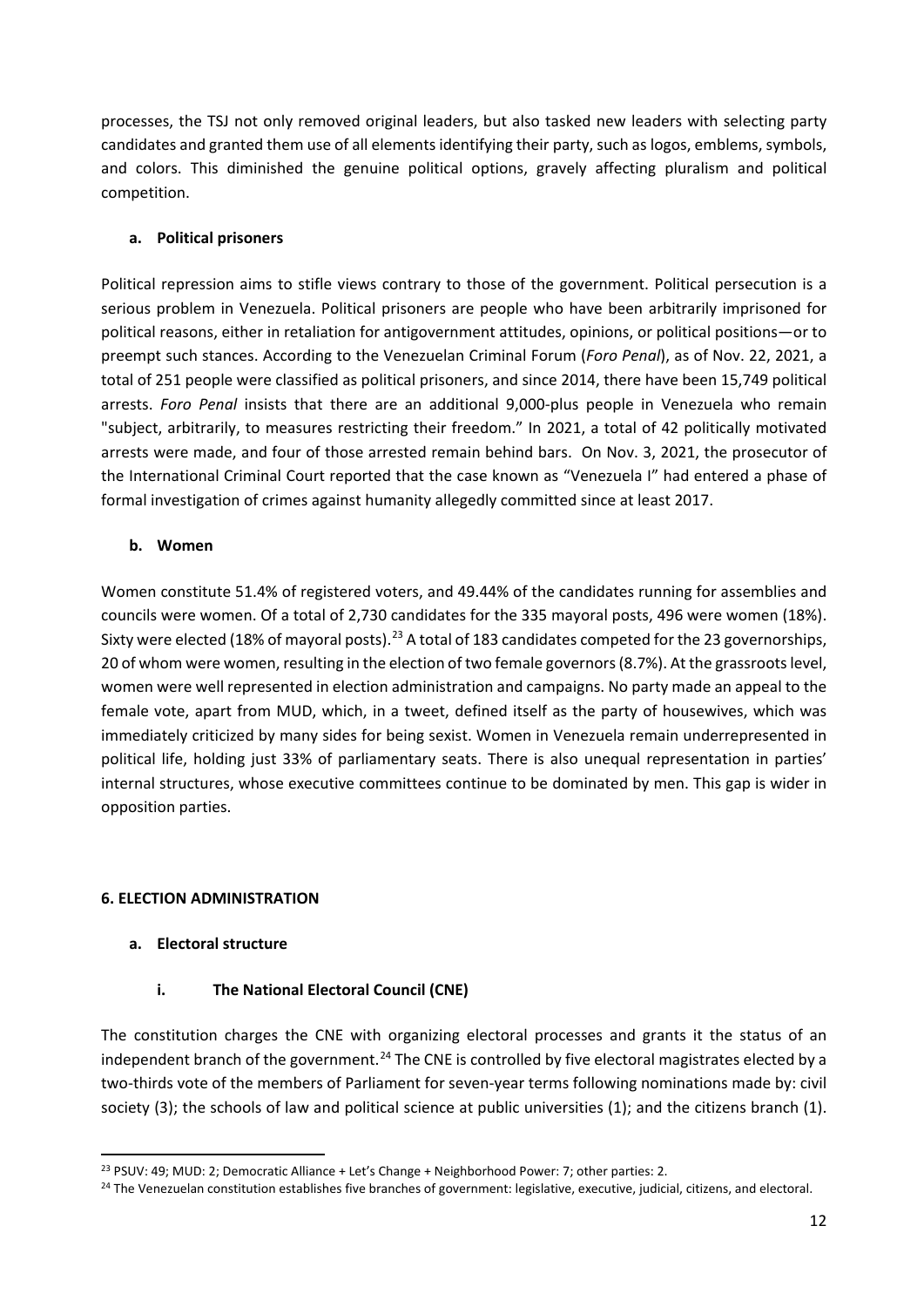Officials must be nonpartisan. Nominations of possible candidates are done by those three groups, but the appointment is made by the National Assembly (AN). The decision on who is appointed is political, and the council's makeup shows a clear disregard for the spirit of the constitution.

The institution has three primary bodies: the National Electoral Commission (*Junta Nacional Electoral*), the Civil and Electoral Registry Commission (*Comisión de Registro Civil y Electoral*), and the Political Participation and Finance Commission (*Comisión de Participación Política y Financiamiento*). The CNE has one regional electoral office (*Oficina Regional Electoral*—ORE) in each state, run by a director.

The CNE has broad technical, operational, and logistical latitude to perform essential election work: recognizing parties, registering voters and candidates, assigning polling centers, appointing and training people to run polling centers, purchasing and distributing election materials, making sure voting machines work, accrediting local and international election observers, organizing election day activities, and announcing results. It also runs the Civil Registry Office and coordinates with the Administrative Service of Identification, Migration, and Foreigners (*Servicio de Administración de Identificación, Migración y Extranjería*—SAIME), attached to the Ministry of Internal Affairs, to issue identification documents. The sum of these responsibilities makes it, comparatively speaking, one of the most powerful and authoritative electoral bodies in Latin America.

Although weakened by the departure of qualified personnel, the CNE has sufficient trained staff and infrastructure to satisfactorily conduct the technical organization of an electoral process, even given the fact that the process was carried out during the COVID-19 pandemic.

# **ii. Reshuffling the CNE's composition**

In May 2021, the assembly appointed five electoral magistrates, with 10 alternates, to the CNE. The members of the council are Pedro Enrique Calzadilla Pérez (president), Enrique Octavio Márquez Pérez (vice president), Tania D' Amelio Cardiet, Alexis José Corredor Pérez, and Roberto Antonio Picón Herrera. These appointments were made through a process of political negotiations that included the governing party, the opposition that does not have representation in the National Assembly, and civil society organizations.

As a result, three members linked to the governing party and two linked to the opposition were selected. Their political affiliations are not secret and are referenced openly, even within the CNE. Political and social actors acknowledge and accept this procedure, which created a less unbalanced CNE. This new make-up has meant that, despite sharp divisions, the council has made a notable effort to move forward in a concerted way and signal more openness toward different participants. Meanwhile, this balance generates conduct that makesthe rules of competition more predictable, gives greater guarantees for the electorate and opposition parties, and leads to more institutionally independent behavior.

In general, the political system and civil society consider the arrangement to be an improvement on the previous election administration situation, although concerns persist. Likewise, some sectors of the opposition, despite agreeing that there has been progress, do not acknowledge the CNE because its members were selected by an "illegitimate" National Assembly, or else they criticize it because the governing party still has a majority vote and is able to impose decisions.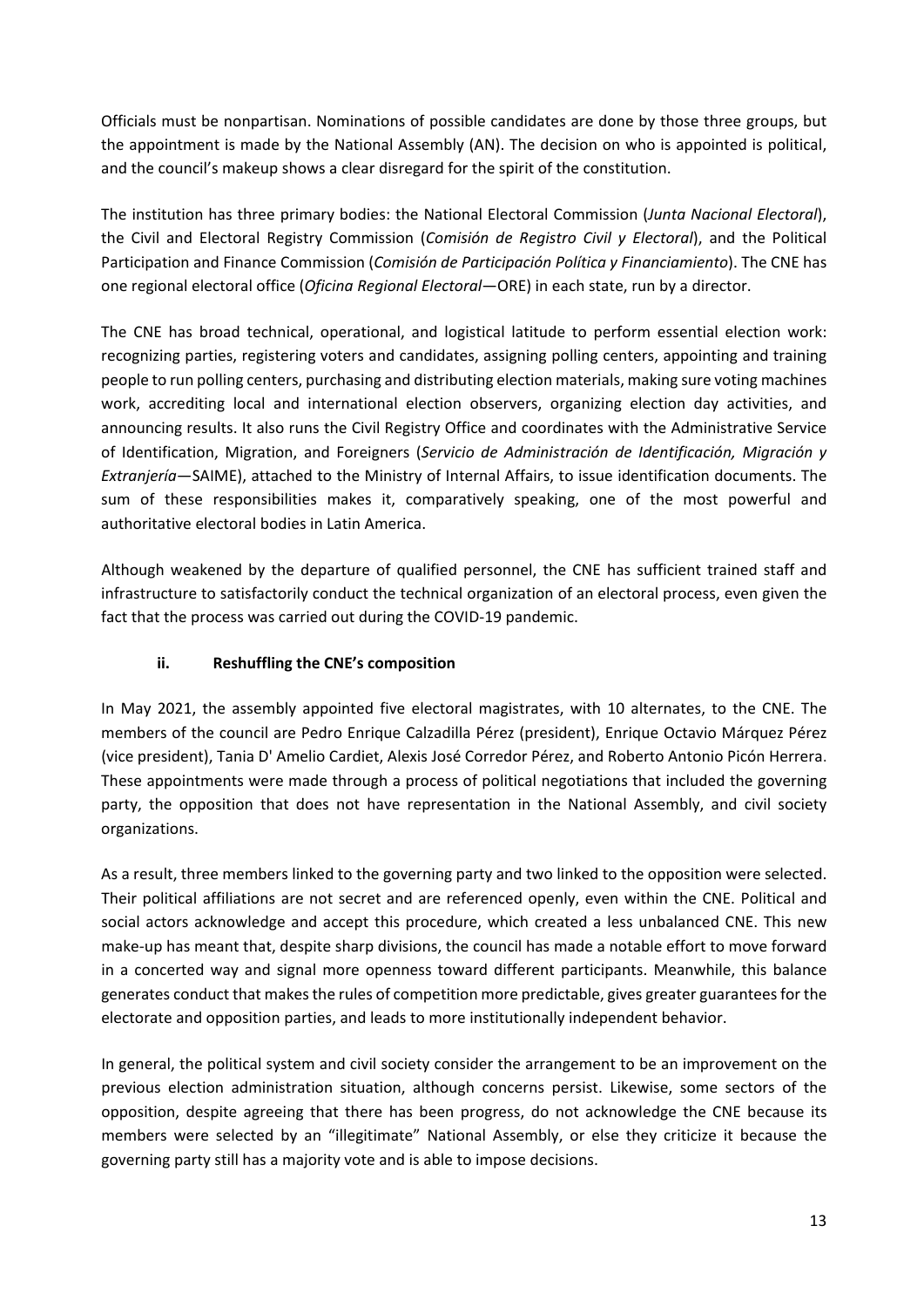The CNE's attitude helped diffuse tensions and made it possible to hold the 2021 regional elections with the participation of the main political forces, a positive development.

However, the CNE has critical vulnerabilities. The first is a clear disregard for the spirit of the constitution, which demands that the CNE have no ties to political parties. The second is that, although to date the five council members have shown a clear desire to make concerted progress as an institution, the political divide may reappear during crucial, high-impact votes. The third is the CNE's limited autonomy, in real terms. There is no doubt that the CNE freely makes technical decisions, but those with sensitive political implications are routed through channels outside the institution. Ultimately, the rebalancing of the CNE's national leadership has not filtered down to regional structures, which still have marked ties to the governing party and few counterbalances.

# **iii. Designating and training polling station staff**

The CNE is responsible for randomly appointing polling center workers from among registered voters. Once the names of regular and alternate members have been drawn, the list is published on the CNE portal. The notification process is poor and inconsistent. National observers reported that while some citizens had been informed by the CNE of their appointment as polling station workers, many others were never notified. On election day, a significant number of polling stations opened late because many polling station workers did not turn up.

Vacancies in polling position are filled by reserve members, citizens who offer to assume responsibility in the absence of regular or alternate workers. This practice allows parties to have a direct presence at the polling station through their witnesses. Thus, many polling stations are run not by randomly selected citizens but by political party representatives.

Polling station workers received remote training through online modules to minimize pandemic-related issues. Used in combination with in-person systems, this mechanism is useful; used as the primary system for training, it is inadequate, even inappropriate. Because this training must reach all levels of society, including rural groups and sectors with low levels of education, computer-based training runs into problems such as people's unfamiliarity with the technology, limited or no Internet connection, the impossibility of getting answers to questions, etc.

## **b. Voter Registry**

In Venezuela, voter registration is active, permanent, and continuous—a person can register at any time. However, special days with expanded geographical coverage are organized in the lead-up to elections. This practice sparked controversy in previous electoral processes because registration venues tended to be assigned in a biased way and for short periods of time, offering little chance for sectors deemed antigovernment to register to vote.

In 2021, the CNE took a more inclusive approach. Registration ran from June 1 to July 15 for young people and for those filing changes of address, while the review and approval of the electoral register ran from July 18 to 25. This was a long period of time. The commission also sent 1,000 machines all over Venezuela and chose the location of registration venues based more on demographic and geographic criteria than on political criteria. According to the CNE, this important step allowed 430,038 new voters (mainly young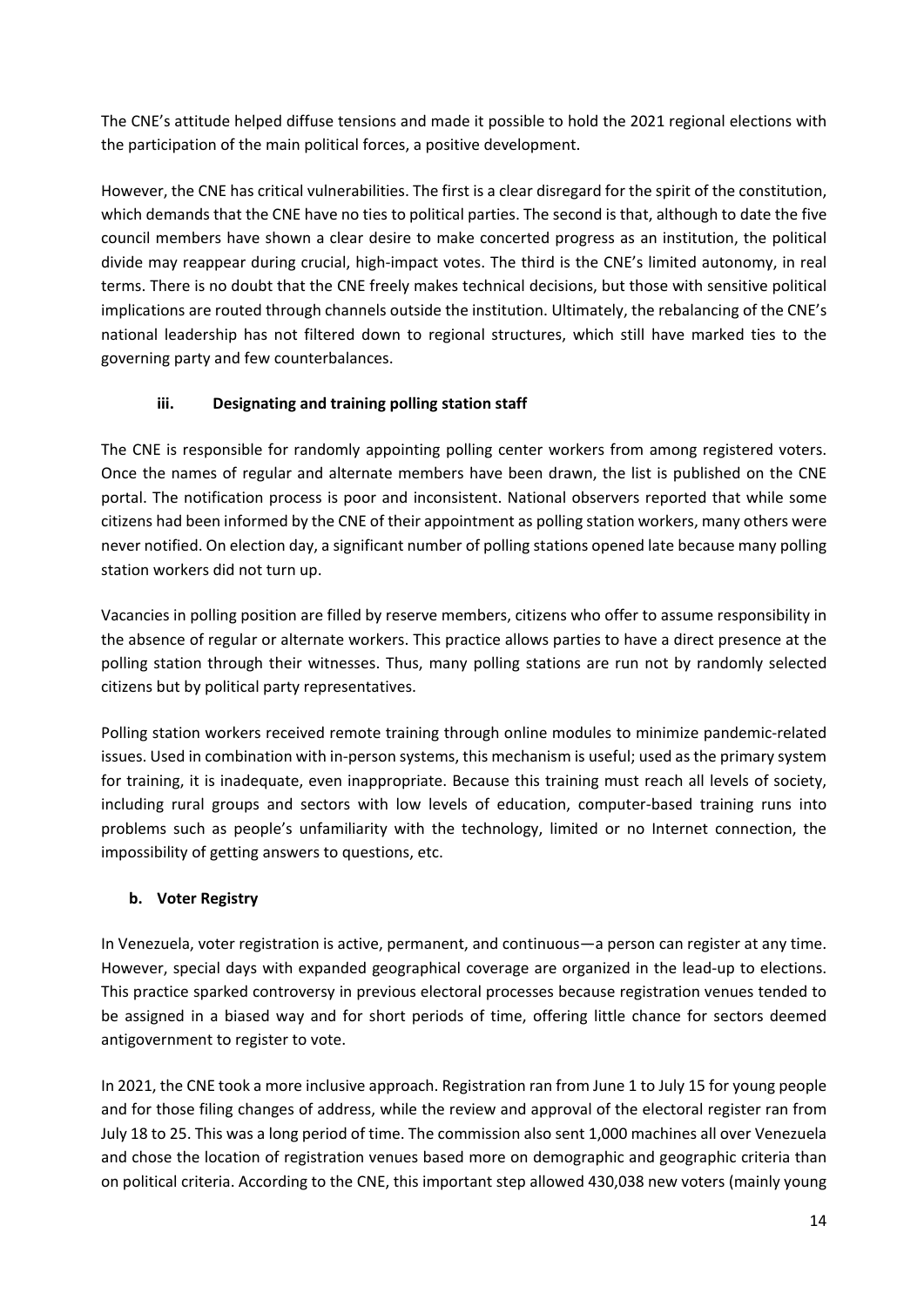people) to register in 2021. This segment is still thought to be under-registered, although estimates are complicated by the large numbers of emigrants, who are, by and large, young. Meanwhile, there were 1.052,118 relocations or changes of address, and 203.473 voters who had died and were removed from the registry.

The voter registry ultimately consisted of 21.267,813 voters, of which 21.037,954 were Venezuelan citizens and 229.859 were foreign residents authorized to vote in local elections. As in other Latin American countries, women constitute the largest share of the voter registry (51.4%).

The CNE's voter registry shows 108,030 registered voters living abroad, despite the fact that reports on Venezuela's migratory crisis indicate that 5.9 million Venezuelans have emigrated in recent years. Many of the Carter Center's interlocutors estimate that there are at least 2.8 million emigrants registered to vote, although there are no official figures.

# **c. Registering candidates**

The CNE registered a total of 70,244 candidates representing 130 political organizations, including 42 national, 64 regional, six national indigenous organizations, and 18 regional indigenous organizations.

In June 2021, the CNE reinstated the opposition coalition MUD, which had been declared illegal by the TSJ in 2018. Opposition parties announced that they would participate in the Nov. 21 elections after having boycotted previous elections because of the absence of conditions for holding credible elections.

The CNE granted three extensions of candidate registration at the parties' request. The last phase of registering candidates ended on Nov. 11. Some stakeholders criticized the lack of transparency about the criteria for approving or rejecting candidacies and identified problems caused by the automated nomination system when registering candidates. According to some sources, thousands of nominated candidates were transferred from their customary polling place to the place where they had been nominated, without being informed by the CNE.

## **d. Automated voting system**

Venezuela is one of few countries that uses electronic voting machines for the entire electorate, and since 2012 has also introduced biometric devices (fingerprints) to authenticate voters.

Prior to each election, a series of audits are conducted by technical experts from the government, independent institutions, political party representatives, and observers. They review the software's source code and other essential facilities, such as transmission centers, satellite antennas, the Movilnet centers, and other communications and infrastructure elements, according to the electoral timetable. The Carter Center was informed and witnessed some of this process but did not participate in the actual auditing.

In a new development, representatives from the opposition and the government agreed to conduct an Academic Software Audit (*Auditoría Académica de Software*) with five experts from the governing party and five selected by the opposition to examine the software used to verify and authenticate voters, the votes cast, and the tallying and transmission of results. The academic experts from both sides expressed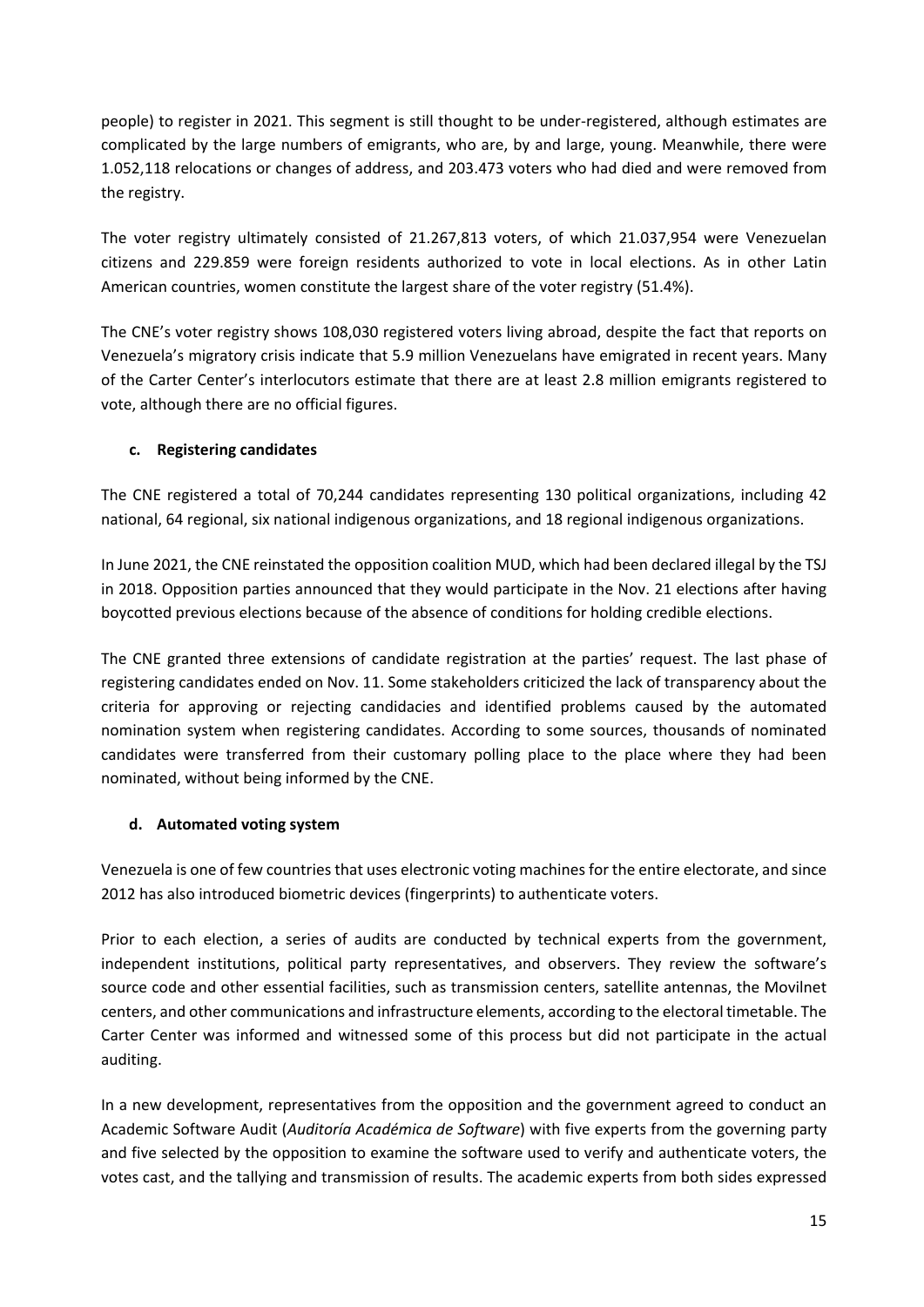satisfaction with the audit and stressed that the report was prepared jointly, with the approval of all parties. At the end of the academic audit, the source code was compiled, and the hash<sup>[25](#page-15-0)</sup> of the final version was recorded to be used as a "baseline" for the audits conducted by the CNE, with participation from political party representatives and independent institutions.

The auditing teams found that the confidentiality, integrity, and accountability of the vote were guaranteed and that the system's security measures are even stronger than anticipated. However, some stakeholders with whom The Carter Center spoke criticized the CNE for not providing information in advance about the dates and locations where the audits were conducted.

The ballot's design and the voting procedure facilitate straight-ticket voting but discourage electing individual candidates from different parties for different offices (split-ticket voting). The design reflects the political desires of the governing party and most of the opposition.

# **e.** *Plan República*

*Plan República* is the military deployment that occurs during every electoral process in Venezuela. Its primary aim is to ensure order and security in the process, but the military is also responsible for transporting and safeguarding all election materials and voting machines across the country. In 2021, *Plan República* involved 20% of Venezuela's armed forces, with 356,568 troops deployed and 23,000 vehicles covering 1,920 strategic points, such as electrical facilities, drinking water supply stations, etc. *Plan República* was launched in June and ended on Dec. 3 with the retrieval of all election materials. The Ministry of Defense is tasked with determining the end of *Plan República*. On election day, access to polling centers is guarded by security forces. The presence of uniformed, armed personnel inside centers is very visible and may be intimidating.

# **7. THE ELECTORAL CAMPAIGN PERIOD**

# **a. Campaign period atmosphere**

Article 71 of the electoral law defines the electoral campaign period and authorizes the CNE to establish its length. Article 72 clearly defines the principles and rights governing the interpretation of campaign period rules, such as an equal playing field and freedom of association and expression, according to international standards for genuine democratic elections.

The electoral campaign period, which ran from Oct. 28 to Nov. 18, was marked by the governing party's overt use of its incumbent political advantage (*ventajismo*) and indiscriminate use of government funds for election purposes. The governing party took advantage of its incumbency over a divided opposition in a campaign period characterized by low voter engagement, lack of funds (particularly for the opposition), and a calm atmosphere, with almost no incidents or clashes between antagonistic political groups.

<span id="page-15-0"></span><sup>&</sup>lt;sup>25</sup> This is a function that makes it possible to take a unique identifying "fingerprint" for any digital document. Thus, if the document is modified, the hash is completely different. This function is used to mathematically ensure that an electronic file has not been altered.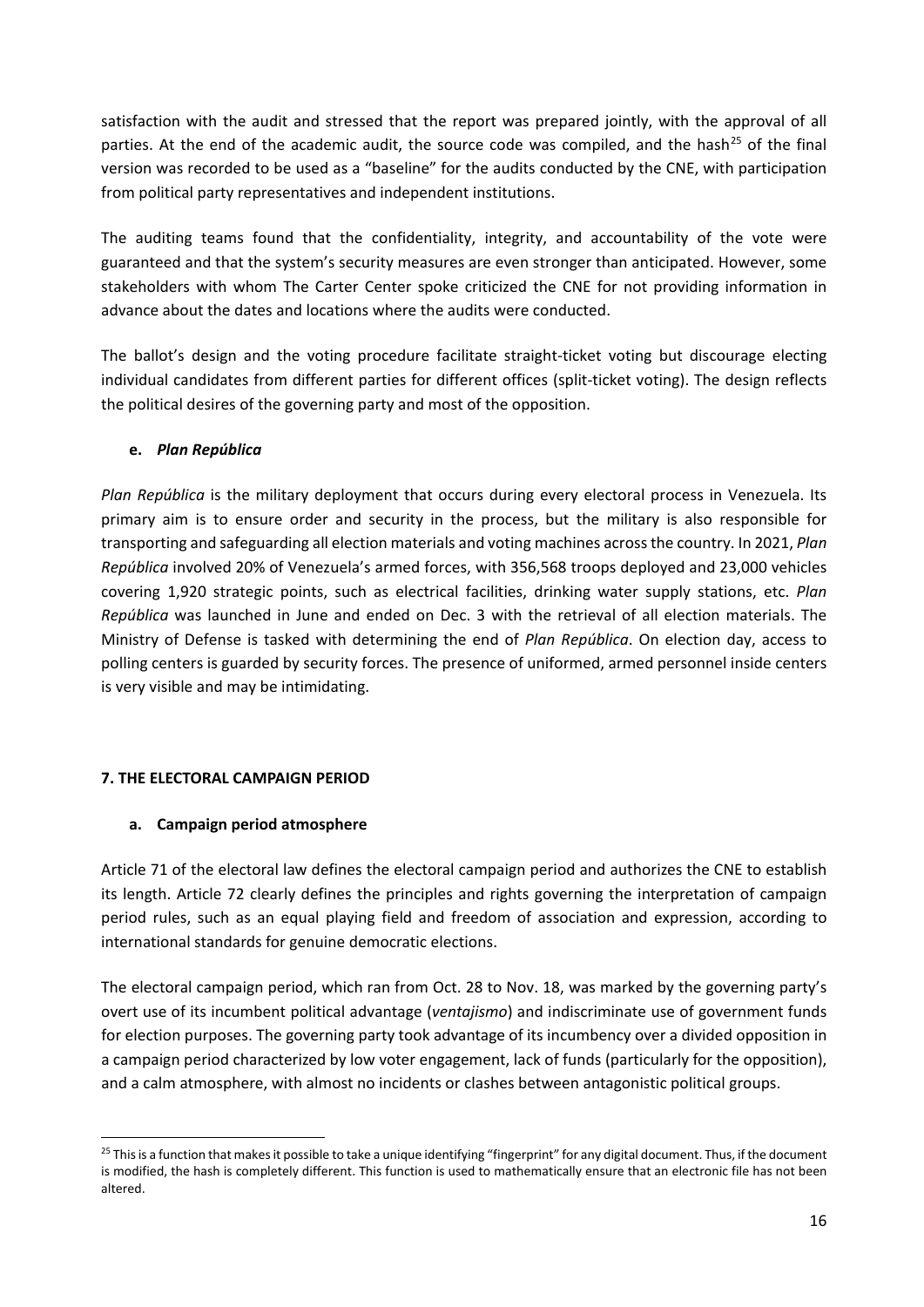However, an understanding of the political advertising for this election cannot be limited to official campaign dates because the propaganda and activism of candidates and organizations by pro-government parties began earlier and had a significant impact.

Prior to the campaign period, the government was dominant. It controlled the editorial line of public media and created a restrictive environment for private media. It also used social programs to create ties between the government and the groups most vulnerable and dependent on government support. This dual system of control generally benefits all those running under the government banner.

During the campaign period, citizens showed only modest interest in the elections. Most public opinion polls indicated that a significant percentage of the population feels disillusioned and disenchanted with politics, institutions, and actors, so they give little attention to electoral affairs. Local governments have limited powers and, especially, resources, and this lowers the electorate's expectations. Moreover, the widespread scarcity of goods in the country limits the opposition's campaigning prospects. It was difficult for the opposition to obtain some products essential to mobilization, such as fuel and transportation.

The pandemic has made people wary of large events and physical proximity, but there were still gatherings and rallies with hundreds of people. Finally, political forces took different positions on the electoral process itself. While the governing party launched major campaign efforts, the stances of opposition leadership ranged from refusal to vote in the elections—which some felt lacked basic guarantees—to active campaigning to win as much support as possible at the ballot boxes.

# **b. Media during the campaign period**

International and regional treaties protect freedom of opinion and expression. [26](#page-16-0) Free communication of information and ideas by voters and candidates is essential to genuine elections. It includes the right for everyone—including political parties, candidates, and their supporters—to seek, receive, and impart ideas through any means of their choice, including, but not limited to, writing, speech, print, art, $27$  or the Internet. [28](#page-16-2)

Venezuela has experienced a gradual decline in the number, plurality, and variety of its media in the last decade. Many national television and radio broadcasters are owned or controlled by the Venezuelan government, while print media has seen the number of newspapers in circulation fall sharply.<sup>[29](#page-16-3) [30](#page-16-4)</sup> The media's role in these elections was marked by polarization, lack of funds, and difficulties for journalists covering campaigns.

<span id="page-16-0"></span><sup>&</sup>lt;sup>26</sup>U.N., ICCPR, Article 19; AU, AfCHPR, Article 9(2); OAS, ACHR, Article 13; LAS, Arab Charter, Article 32; CoE, ECHR, art. 10; CIS, Convention on Human Rights, art. 11; U.N., UDHR, Article 19.

<span id="page-16-1"></span><sup>27</sup> U.N., ICCPR, Article 19.

<span id="page-16-2"></span><sup>28</sup> U.N. (CCPR), General Comment 34, para. 12.

<span id="page-16-3"></span><sup>29</sup> According to a study by the website Prodavinci, the Venezuelan media ecosystem has lost 83% of its printed press: of the 121 newspapers in circulation in 2013, there remain only 22 (16 local and six national). Data about the newspaper crisis in Venezuela (*Los datos de la crisis de los periódicos en Venezuela).* Prodavinci, 2020[. https://datosperiodicos.prodavinci.com.](https://datosperiodicos.prodavinci.com/) 

<span id="page-16-4"></span><sup>30</sup> The deterioration of the media ecosystem has resulted in the appearance of what the Press and Society Institute (*Instituto de Prensa y Sociedad*—IPYS) of Venezuela refers to as "information deserts:" areas where the population only has access to information broadcast by radio and television stations, with very little informational content. Atlas of Silence: News Deserts in Venezuela (*Atlas del silencio: los desiertos de noticias en Venezuela*)*.* Instituto de Prensa y Sociedad, 2020. [https://ipysvenezuela.org/desierto-de-noticias](https://ipysvenezuela.org/desierto-de-noticias/)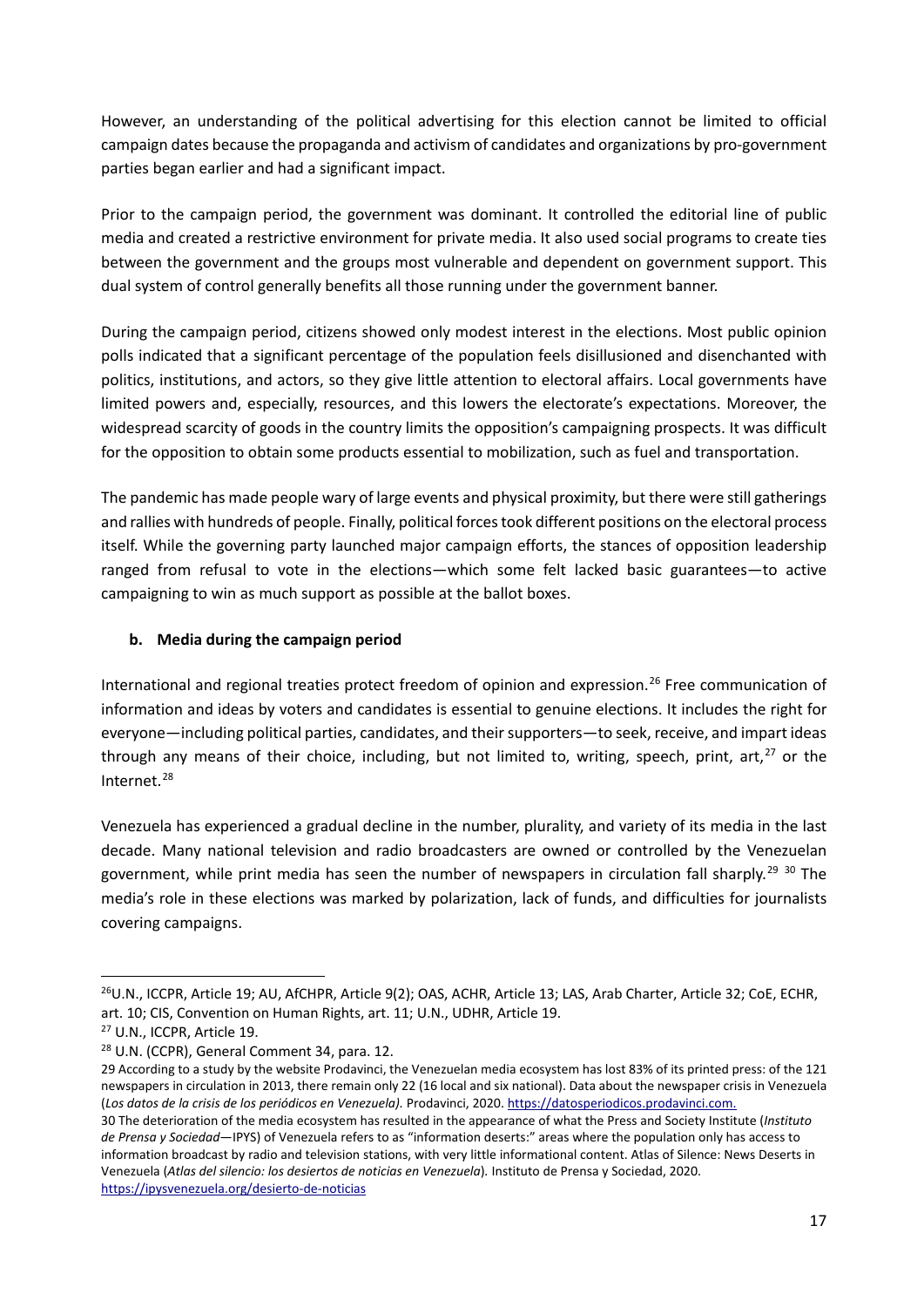More than half of the newspapers that stopped their printing presses in the last decade have moved online, where a few digital media outlets have also arisen. This online publishing set has sharply criticized the government, so it has been the target of technical reprisals and censorship. Many of these outlets reported selective blackouts before and during the election period that forced their readership to use virtual private network (VPN) gateways to circumvent the blackout and access the censored content.

As for audiovisual media, The Carter Center's analysis found what is often described as self-censorship at radio stations that lead broadcasters to avoid any sharp criticism of the government and prevented guests from expressing criticism, for fear of receiving a warning or fine that could threaten the station's continued licensing. According to CONATEL data, the regulatory body filed disciplinary proceedings against 79 radio stations in the last four years for failure to comply with the Organic Law on Telecommunications' (*Ley Orgánica de Telecomunicaciones*) rules on clandestine use of the radio spectrum (Article 165), and against 19 radio and TV stations for violating the Law on Social Responsibility in Radio, Television, and Electronic Media (Article 27). Article 27, known by the acronym "Ley Resorte" in Spanish, prohibits the broadcasting of messages that promote hate and intolerance or incite crime, as well asthose that "foment unease among citizens."

Venezuela has experienced an exodus of media professionals in the last five years, prompted by the difficult economic situation, the precarious nature of media companies, and the increasingly challenging climate for journalists. Based on its analysis, The Carter Center views Venezuela as permeated by hostility toward the press, described by some as an "assault on criticism," from both the governing party and the opposition. This atmosphere has made it difficult to cover a campaign, with complaints of limited access to official sources as well as restrictions on participating in press conferences and receiving credentials for electoral events.

Assaults against journalists have also been recorded. The National Journalists Association (*Colegio Nacional de Periodistas*) reported several acts of violence against the press on election day. According to this association, reporters were denied access to voting centers in at least 25 instances; in another five, they were required to erase recorded materials; and in another two, attempts were made to confiscate their equipment. The association also reported three threats, two incidents of harassment, and one arbitrary detention.

## **c. Social media**

The gradual disappearance of the press from the Venezuela's media stage in the last decade has compelled its citizens to use social media as their main source of information. However, the country's precarious economic situation and internet access problems have also dampened this channel, especially in the last two years, forcing much of the citizenry to choose between using their meager data to communicate with family and conduct personal business or to get their news and information. They tend to choose the former. According to data provided by CONATEL, less than half of the Venezuelan population (47.1%) had internet access in the second quarter of 2021, while two in every three citizens (65.06%) had subscribed to at least one mobile telephone service during this same period.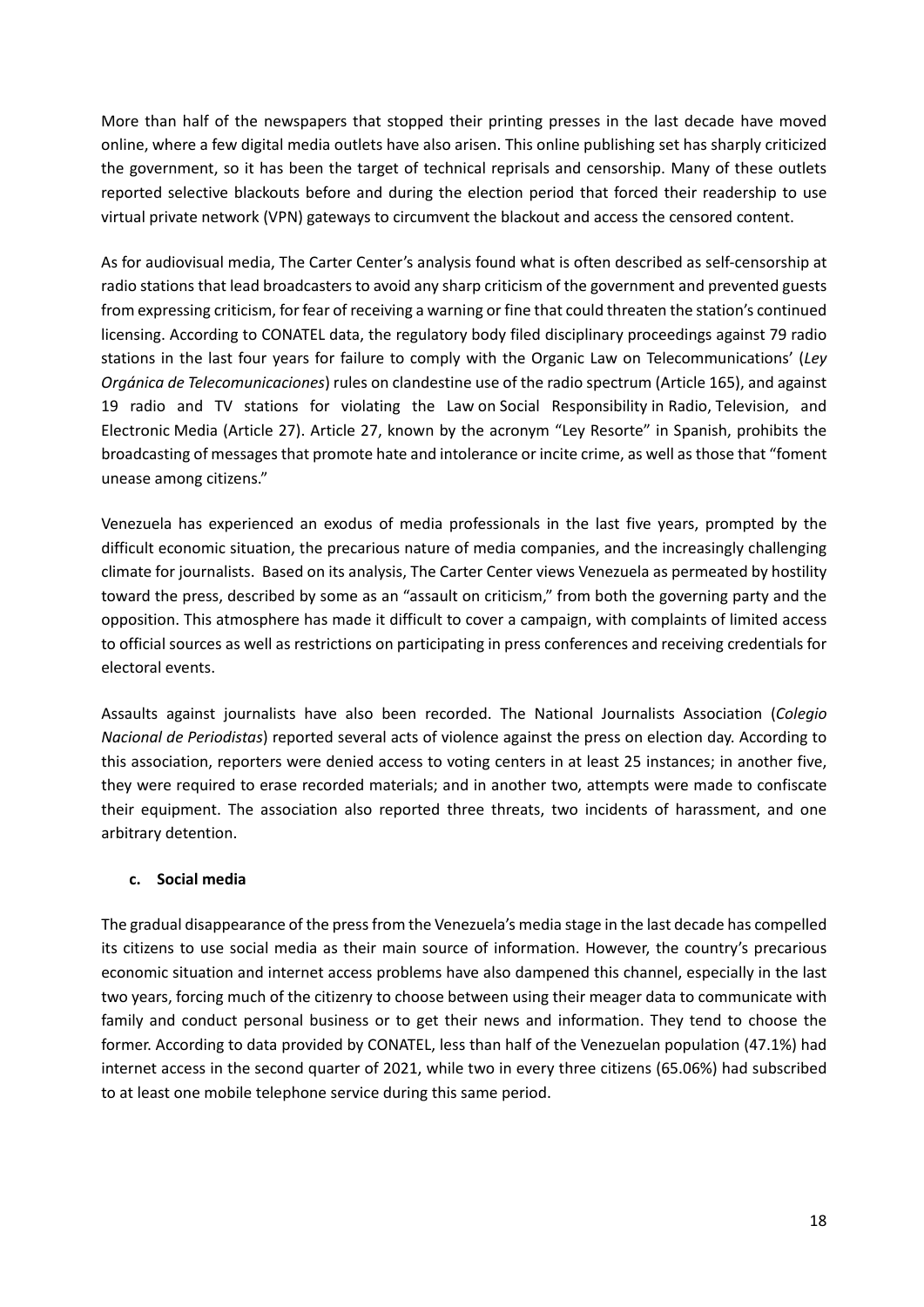Nevertheless, Venezuela has an active network of groups operating from both within the country and abroad to monitor social media and analyze disinformation activity.<sup>[31](#page-18-0)</sup> These groups often work under adverse conditions because of a lack of staff and funding, limited internet access, and the frequent outages of the National Electric Power System (*Sistema Eléctrico Nacional*). Even under these conditions, their work during the campaign made clear how important it is to monitor polarized networks in which almost any issue, whether cultural, sports-related, or otherwise, becomes the subject of political debate.

# **d. Online Disinformation**

The electoral period was marked by coordinated propaganda in favor of the governing party, essentially by the state apparatus through partisan use of its institutions. Every day during the campaign, the Ministry of Popular Power for Communication and Information (*Ministerio del Poder Popular para la Comunicación y la Información—*MippCI) posted the hashtags that would later be shared by other government bodies, such as ministries and official institutes. These hashtags were also replicated by state television, often from the program *Con el mazo dando,* hosted by PSUV vice president Diosdado Cabello. President Nicolás Maduro often appears on this program. Thus, the entire state apparatus gave a single, amplified voice to slogans that seem innocuous (#FestivalMundialDePoesía, #VenezuelaSevacuna, #LeerIndependiza, #PuebloDignoYSoberano, #VictoriaMusical, #MegaElecciones2021) but are often linked with the governing party's political propaganda.

The Carter Center's analysis found that to implement this type of campaign, a network of Twitter users act in a coordinated way to post and share propagandistic messages.<sup>[32](#page-18-1)</sup> This network is difficult to detect because it does not consist solely of groups of bots (computer programs that automatically disseminate messages). It also uses humans organized on social media and paid via their "Homeland Card" (*carnet de la patria*), a Venezuelan government program that supplies food and distributes social benefits. In 2019, Twitter removed nearly 1,200 accounts "engaged in a state-backed influence campaign targeting domestic audiences."[33](#page-18-2) This measure likely weakened, but did not deactivate, the governing party's propaganda system.

In a preliminary analysis of the campaign on Twitter, The Carter Center found that 7% of users who tweeted or retweeted the main tags of the ruling party were bots. These same bots generated approximately 10% of all interactions of these tags.<sup>[34](#page-18-3)</sup> This proportion can be considered significant in the context of an election campaign but not decisive in terms of manipulation of public opinion. However, the sample analyzed also reveals that only 10% of the most active users – bots or not – generated 88% of all

<span id="page-18-0"></span><sup>31</sup> Citizens Watchman (*Guachimán Ciudadano*; [https://web2.guachiman.org/\)](https://web2.guachiman.org/), the Probox Digital Observatory (*Observatorio Digital Probox*[; https://proboxve.org/\)](https://proboxve.org/), EsPaja.com (a project of the EU-funded NGO Transparency International), the Venezuelan Electoral Observatory (*Observatorio Electoral Venezolano*[; https://oevenezolano.org/\)](https://oevenezolano.org/), and finally the Observatory on Disinformation, Rumors, and Fake News (*Observatorio de Desinformación, Rumores y Falsas Noticias*) of the Communication Research Institute (*Instituto de Investigaciones de la Comunicación*—ININCO) of Universidad Central de Venezuela, are some of the organizations monitoring and combatting the disinformation campaigns of the governing party and the opposition on social media.

<span id="page-18-1"></span><sup>32</sup> The Rise and Fall of the Venezuelan State's Twitter Squad in times of COVID-19 *(Auge y declive del escuadrón tuitero del Estado venezolano en tiempos de COVID-19*). Víctor Amaya[. https://transparency.org.ve/caida-del-escuadron-tuitero](https://transparencia.org.ve/caida-del-escuadron-tuitero-presentacion/)[presentacion/](https://transparencia.org.ve/caida-del-escuadron-tuitero-presentacion/)

<span id="page-18-2"></span><sup>33</sup> *Empowering further research of potential information operations*

<span id="page-18-3"></span><sup>34</sup> Sample of 2,315,968 interactions – tweets, retweets, impressions – made by 51,083 profiles that promoted at least 30 of the principal pro-government hashtags during the campaign. Botmeter was used for the analysis of bots, a joint Project of the Observatory on Social Media (OSoMe) and the Network Science Institute (IUNI) of the University of Indiana (USA).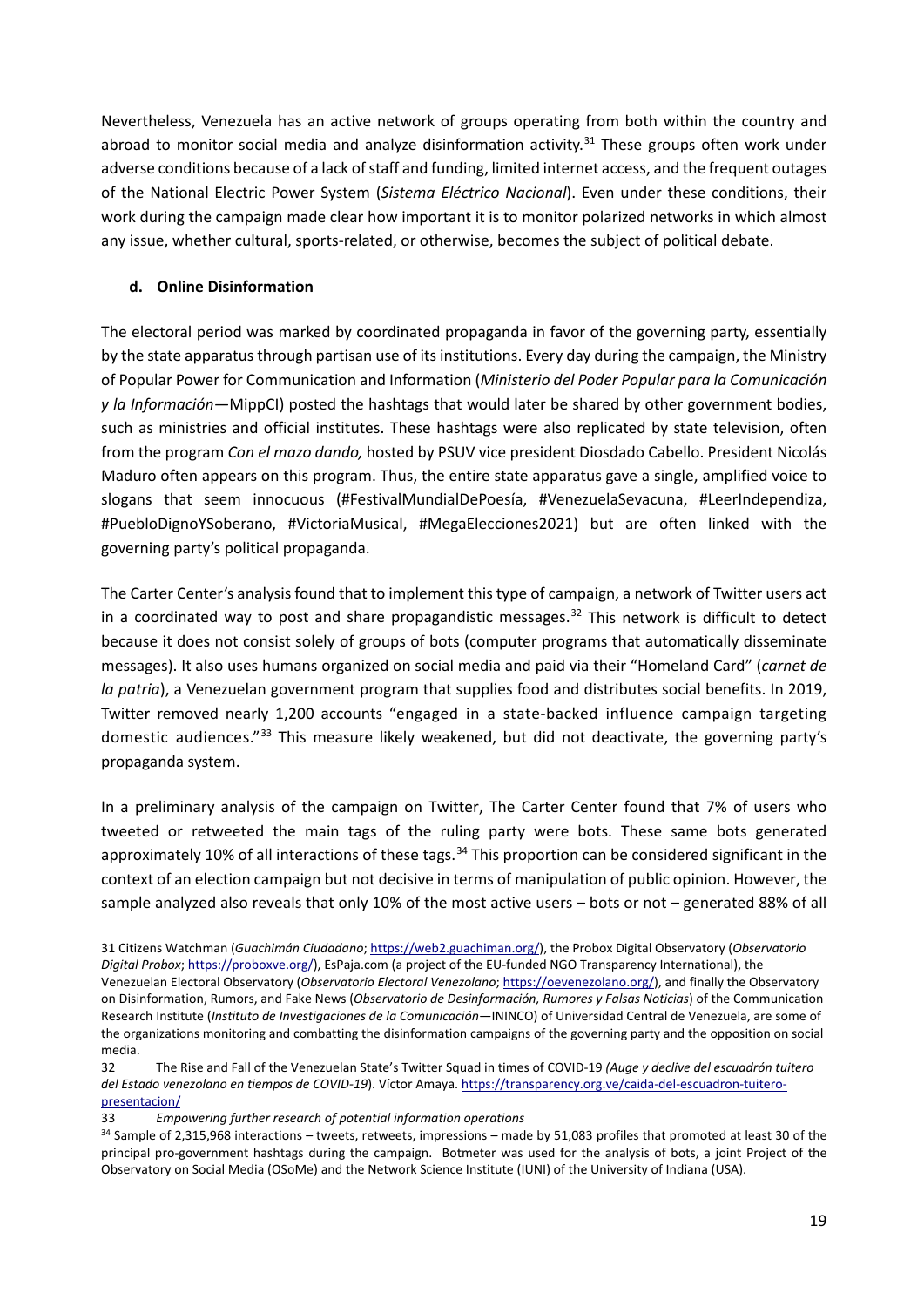interactions, an anomalous proportion that fits into the coordinated operation of propaganda that local monitoring groups denounce and that would include both bots and real users.

On Dec. 2, just 11 days after the elections, Twitter announced that it had removed a network of 277 Venezuelan accounts that amplified accounts, hashtags and topics in support of the government and its official narratives. According the report published on the social network, some individuals of this network would have authorized an application called Twitter Patria to manage their accounts for this purpose. These facts, once again, support the complaints of local monitoring groups.

What appears to be a network organized to poison the information well continued to stoke intense debate on only one issue: the situation of Álex Saab, the Colombian businessman accused of international money laundering, who was detained in Cabo Verde by order of Interpol as part of a money laundering investigation. The drip feeding of news about his captivity has unleashed a wide disinformation campaign by the government, according to experts who regularly monitor social media, as well as a campaign of harassment and character assassination of journalists who exposed or reported on this topic.

Lastly, The Carter Center is analyzing complaints about a Homeland Card (*Carnet de la patria*) mobile app being used to illegally promote voting for the governing party.

## **8. ELECTION DAY AND PARTICIPATION**

On Sunday, Nov. 21, The Carter Center experts visited several polling centers in Caracas and Carabobo. These visits were limited in number and do not provide the basis for evaluating election day processes. However, they did provide the team with general impressions and allowed a comparison to other sources of information from national observation organizations and from the European Union's observation mission. The following findings are based on reports from national and international observers, election day press reports, and the CNE.

Election day took place in a general atmosphere of calm and relative order. However, this characterization does not apply to states like Zulia, where one person was shot to death and a number of local observers and journalists were assaulted.

There were no major technical difficulties on the day of the election itself, and none that kept it from unfolding smoothly. The electronic voting system is well established and widely accepted. Voters are able to vote quickly and simply, especially because the system is designed to encourage straight-ticket voting at every level.

However, the assisted-voting mechanism, which is legal and relevant in many cases, lends itself to abuses of voters' freedom. In addition, "red points" were observed near several voting stations, especially in working-class neighborhoods. Red points are ruling party-sponsored locations near polling places where voters report before voting. These locations have been criticized as a method to track voters and correlate voting with government benefits. They expose the intricate mobilization mechanisms linking the governing party, the government, and the state.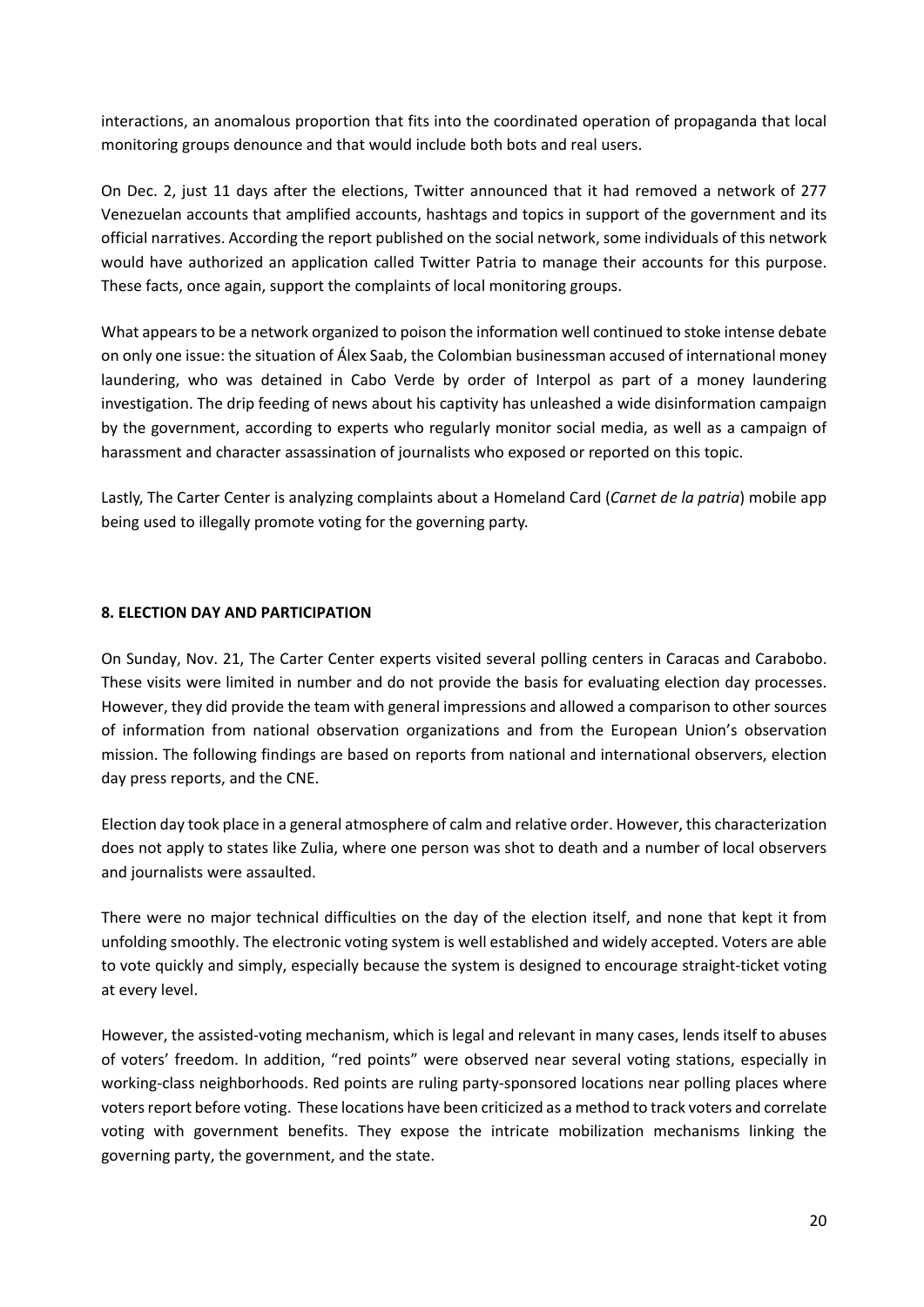There was a conspicuous military presence at every polling center, as part of the *Plan República*. That presence has become a point of contention because it ultimately intimidates voters and prevents smooth decision-making by venue coordinators and polling station staff, who tend to request support for their decisions.

Official voting hours are 6 a.m. to 6 p.m. However, some polling stations opened late because polling station staff did not turn up and had to be replaced by witnesses or voters. The law states that voting shall remain open as long as voters are waiting to vote. The decision to extend voting hours, without justification, is considered unlawful and is perceived as a last-minute tactic to manipulate the vote, dubbed Operation Top It Off (*Operación Remate*)*.* On Nov. 21, the CNE reported that many voting centers remained open after 6 p.m., even though there were no voters present, and polling station staff did not want to risk closing for fear of being reprimanded. In a tweet at 6:20 p.m., President Maduro invited voters to go to their polling centers to vote and, in another tweet at 7:20 p.m., the CNE reminded votes that only polling stations that had voters waiting in line could remain open.

At a press conference on Nov. 21, the CNE president released an initial official bulletin that showed that 90.21% of results had been transmitted and that PSUV had won 18 governorships and the mayor's office of the city of Caracas, while the opposition groups MUD and The Neighborhood Force had claimed victory in the states of Cojedes, Nueva Esparta, and Zulia. The results of Apure and Barinas were pending.

On Nov. 22, the CNE delivered a second bulletin, when 99.20% of the votes had been tallied, that indicated a voter turnout rate of 42.26% and showed that the PSUV and its allies had obtained 205 mayor offices and the opposition had won 96.<sup>[35](#page-20-0)[36](#page-20-1)</sup> In Apure, the PSUV gubernatorial candidate was proclaimed the winner. On Nov. 29, the electoral chamber of the TSJ ordered the CNE to suspend the procedures related to the totalization, adjudication, and proclamation of the candidates for governor of Barinas and to repeat the gubernatorial elections on Jan. 9, 2022, declaring MUD candidate Freddy Superlano ineligible. Superlano had 37.60% of the votes, while his opponent, Argenis Chávez, had 37.21%.[37](#page-20-2)

# **8. COMPLAINTS, CHALLENGES, AND APPEALS**

Venezuela's procedures for appeals and challenges are generally aligned with international agreements and best practices. Electoral legislation establishes the right to reparation of injured parties and the principles of judicial control and appeals.

There are two types of proceedings for resolving election disputes in Venezuela: administrative proceedings conducted by the CNE and judicial proceedings conducted by ordinary criminal courts. The CNE is responsible for overseeing the election process. Therefore, it may act on a petition by an injured party or at its own initiative. Electoral law describes the procedures for challenges at each stage of the election process. Any decision, action, or omission by the election administration may be challenged through the CNE, and the CNE's decisions can be contested by filing an appeal with the Supreme Tribunal

<span id="page-20-1"></span><span id="page-20-0"></span><sup>&</sup>lt;sup>36</sup> 59 for MUD and 37 for [Alianza Democrática.](https://es.wikipedia.org/wiki/Alianza_Democr%C3%A1tica_(Venezuela)) Other parties claimed 21 mayor offices.

<span id="page-20-2"></span><sup>37</sup> http://www.tsj.gob.ve/-/sala-electoral-del-tsj-ordena-al-cne-realizar-nuevas-elecciones-para-gobernador-o-gobernadora-enbarinas-para-el-09-de-enero-de-2022.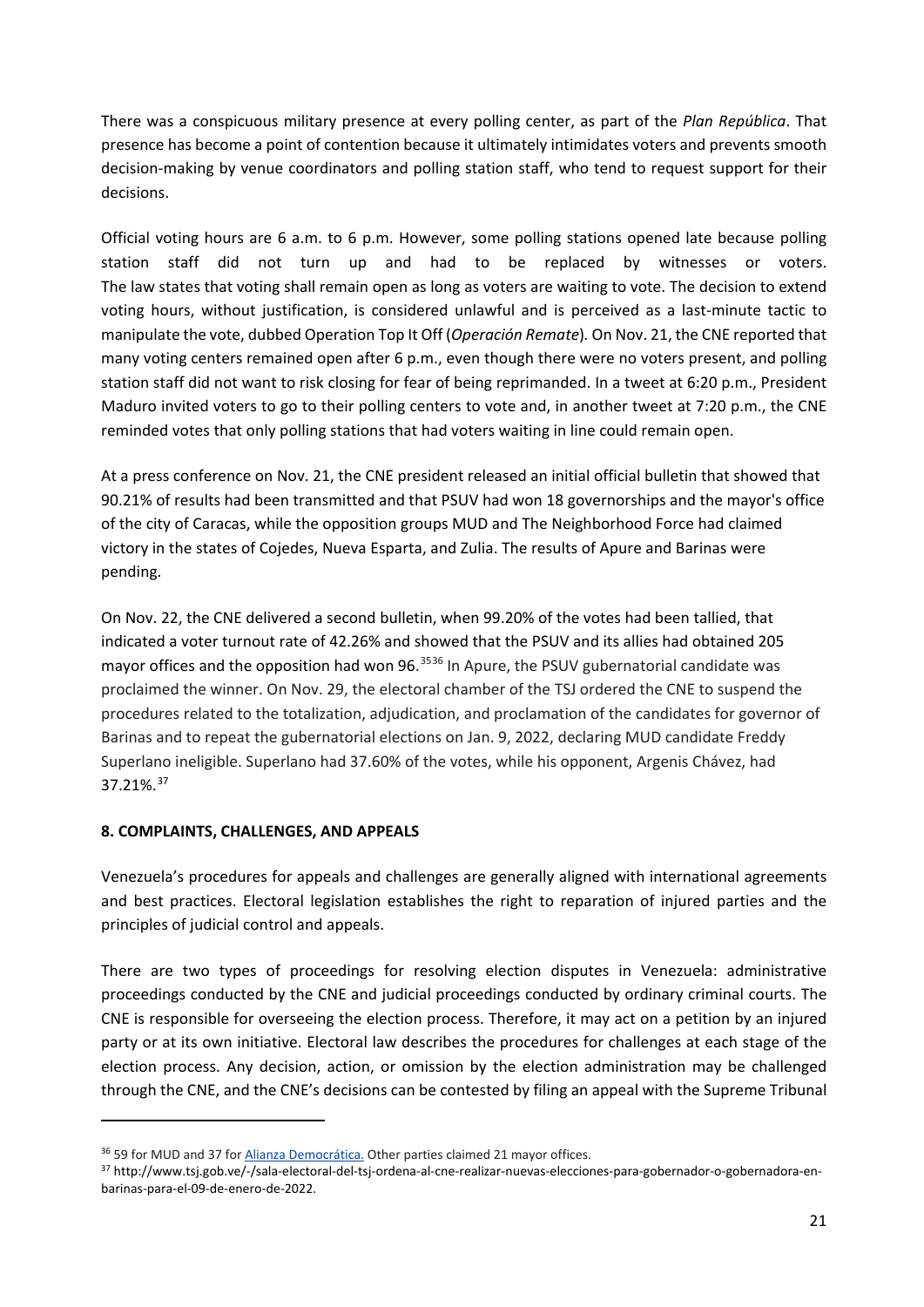(Article 195). Electoral law stipulates that failure to comply with election law constitutes an electoral offense to be handled via ordinary criminal proceedings in ordinary criminal courts (Article 198).

Moreover, electoral law establishes the possibility of repeat elections if the CNE is unable to determine the results of an election (articles 215.3 and 266). The deadline for contesting any act in the electoral process is 15 business days from the date the act occurred. To contest election results, the challenge has to be filed within 15 days from the date the election results were announced.

At its own initiative, the CNE has opened 11 administrative investigations of campaign rule violations based on reports submitted by the media monitoring center authorized for this process. The Carter Center mission has no evidence of any complaint, appeal, or challenge filed during this process, so the mechanisms to protect voting rights and resolve electoral disputes have not been put to the test.

It is striking that, in a process with such a large number of participants, no formal complaints have been lodged for irregularities or legal violations of the legal framework during voter registration, candidate registration, or electoral campaign period. This is a sign of low trust in the system, indicating candidates do not consider it a useful channel for resolving disputes. Furthermore, the corruption, imbalance, and discretionary powers of the courts were cited as factors that discourage people from seeking judicial solutions. National actors and international bodies denounce the judicial branch's lack of independence and impartiality, and it is perceived as an extension of the executive branch. They also denounce the extreme weakness and even absence of rule of law in Venezuela and urgently demand that the judicial branch be reformed.

On Nov. 29, the TSJ ordered the CNE to convene a new election for governor of the state of Barinas, after having admitted the constitutional appeal of a citizen who requested the suspension of procedures related to the tabulation, adjudication, and proclamation of the race for governor of Barinas, claiming that MUD candidate Freddy Superlano was not eligible to run. The CNE proceeded with the order of the TSJ and called for a new election on Jan. 9, 2022.

## **9. ELECTORAL OBSERVATION**

## **a. National observation**

The 2021 election was monitored by both local citizen and international observers. The local entities accredited were: *Asamblea de Educación Red Observación Electoral* (ROAE), Observatorio Electoral Venezolano (OEV), Fundación por un Pueblo Digno, Proyecto Social, Asociación Venezolana de Juristas, and Centro Internacional de Estudios Superiores.

In general, these observers signify greater openness and a spirit of collaboration within the CNE, in keeping with the electoral authority's greater willingness to adhere to higher democratic standards. This willingness was reflected in early accreditation—even the OEV received accreditation after several elections in which it did not—and faster delivery of credentials, as well as greater readiness to dialog. Observers worked under adverse conditions (gasoline shortages, poor internet connections, high costs for sending materials from Caracas, etc., punitive legislation preventing receipt of funds from abroad, and the CNE's limited openness).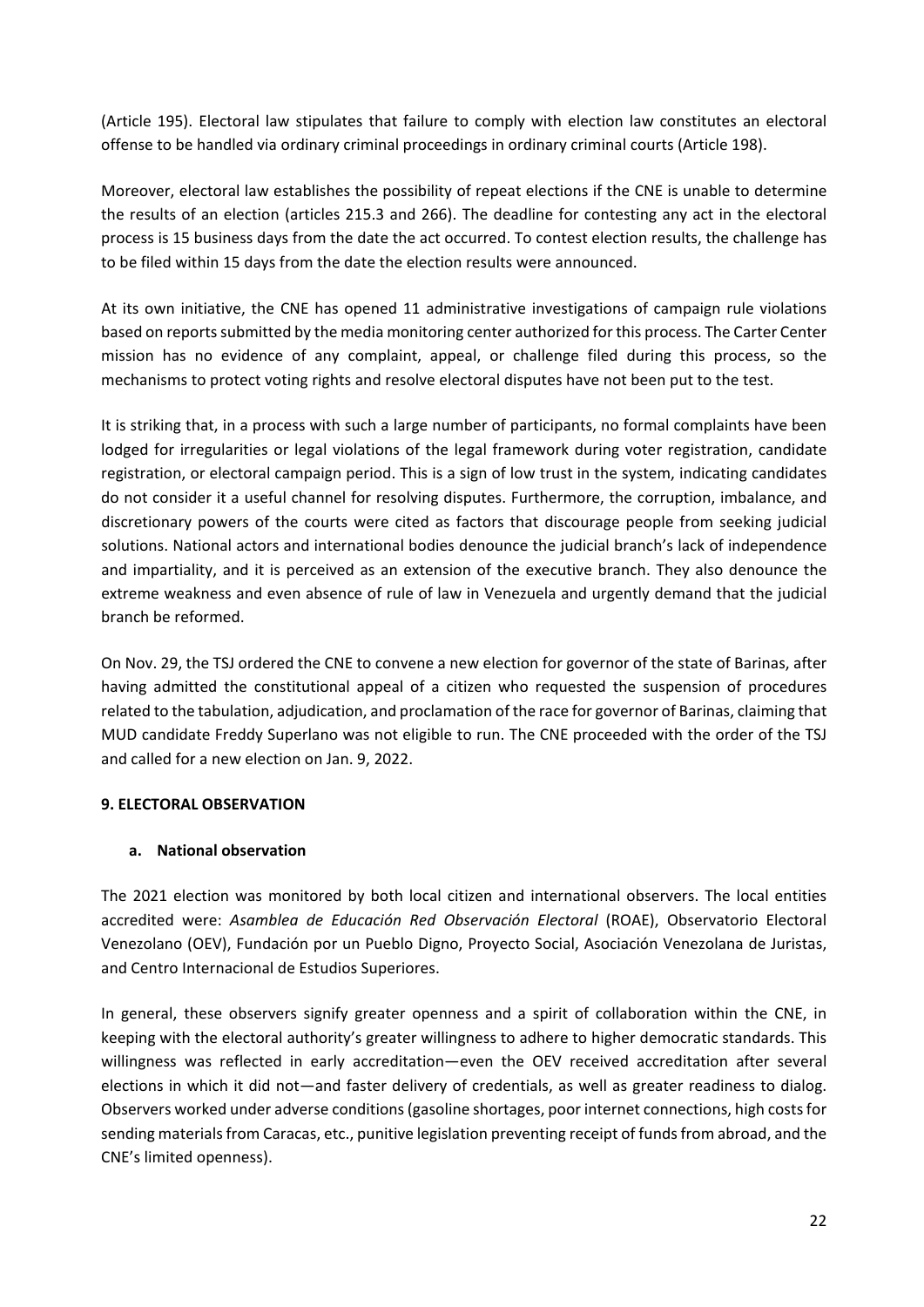In spite of the greater openness noted above, local citizen observers face a range of hurdles that are inconsistent with their right of participation and that should be addressed before future elections. First, the CNE limits the number of observers in each state. Second, the accreditation process is cumbersome and expensive because it requires each association to distribute the credentials to its members.

## **b. International observation**

In addition, for the 2021 elections, the CNE invited international observers, including the European Union, The Carter Center, and the United Nations. This step was accompanied by guarantees for core elements of the work of election observers: access to all phases of the process as well as freedoms of assembly, movement, and expression, which allowed more meaningful and genuine involvement than the restrictive framework for external delegations, known as "accompaniment" (meaning a restricted presence subject to certain CNE conditions). Beyond semantics, the commitments that the country and the electoral authority made to give the missions full freedom were essential to being able to conduct credible observation

The Carter Center sent an expert mission under the leadership of Jennie Lincoln, the Center's senior advisor for Latin America and the Caribbean. Also on the team were Andrea Nelli Feroci, an associate director in the Center's Democracy Program, Salvador Romero (Bolivia), Merce Castells (Spain); Micheala Sivich (Austria), and Pedro de Alzaga (Spain). The European Union sent a large-scale observation mission led by parliamentarian Isabel Santos. The United Nations sent a panel of experts responsible for preparing a report for the U.N. Secretary General. The CNE also invited individual and groups to accompany the process as "veedores" (monitors), who arrived during the week before the elections and departed shortly thereafter. Most did not make public statements about their experiences.

The invitation to observe the election marked the international community's return to Venezuela's electoral processes after several years of absence. This was truly an important step, although still limited, given that these conditions were only offered for the 2021 elections. Furthermore, high-profile leaders of the governing party, such as Diosdado Cabello and President Nicolás Maduro, made adversarial statements against the missions, particularly the EU mission.

## **10. CONCLUSIONS**

This preliminary report offers an initial analysis of The Carter Center's international electoral expert mission, which began work in mid-October and was present in Venezuela from Nov. 7-27. The objective of the electoral mission was to analyze the general context of the elections and the compliance of the electoral process with international standards, with a look toward future elections in Venezuela. A more detailed final report will be presented in January 2022.

The backdrop to the Venezuelan regional and municipal elections was a widespread socioeconomic and humanitarian crisis (aggravated by the COVID-19 pandemic), a pattern of political repression, severely restricted rights to political participation and freedom of expression, the government's overt use of its incumbent political advantage, and an uneven playing field. However, negotiations between some opposition groups and the ruling party resulted in three major changes in the electoral environment: a